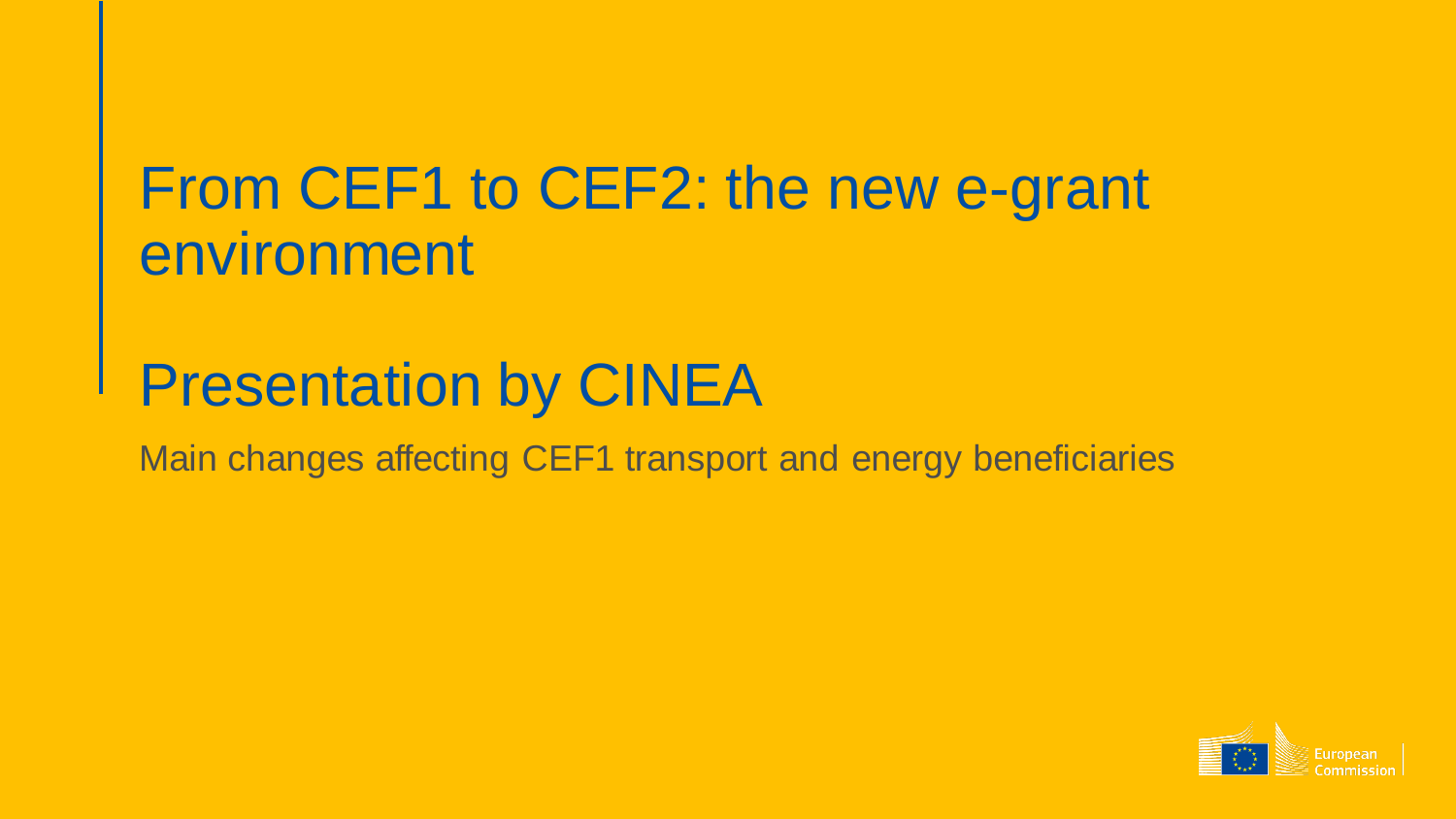## From CEF1 to CEF2

- The aim is to present the **main changes** for current CEF beneficiaries, stemming from the on boarding of CEF to the corporate e-Grants system and from the new CEF model grant agreement.
- This is **not a comparison** between the CEF1 and CEF2 Regulations and does not overlap with other important documents such as the first Work programmes under CEF 2, currently under preparation.

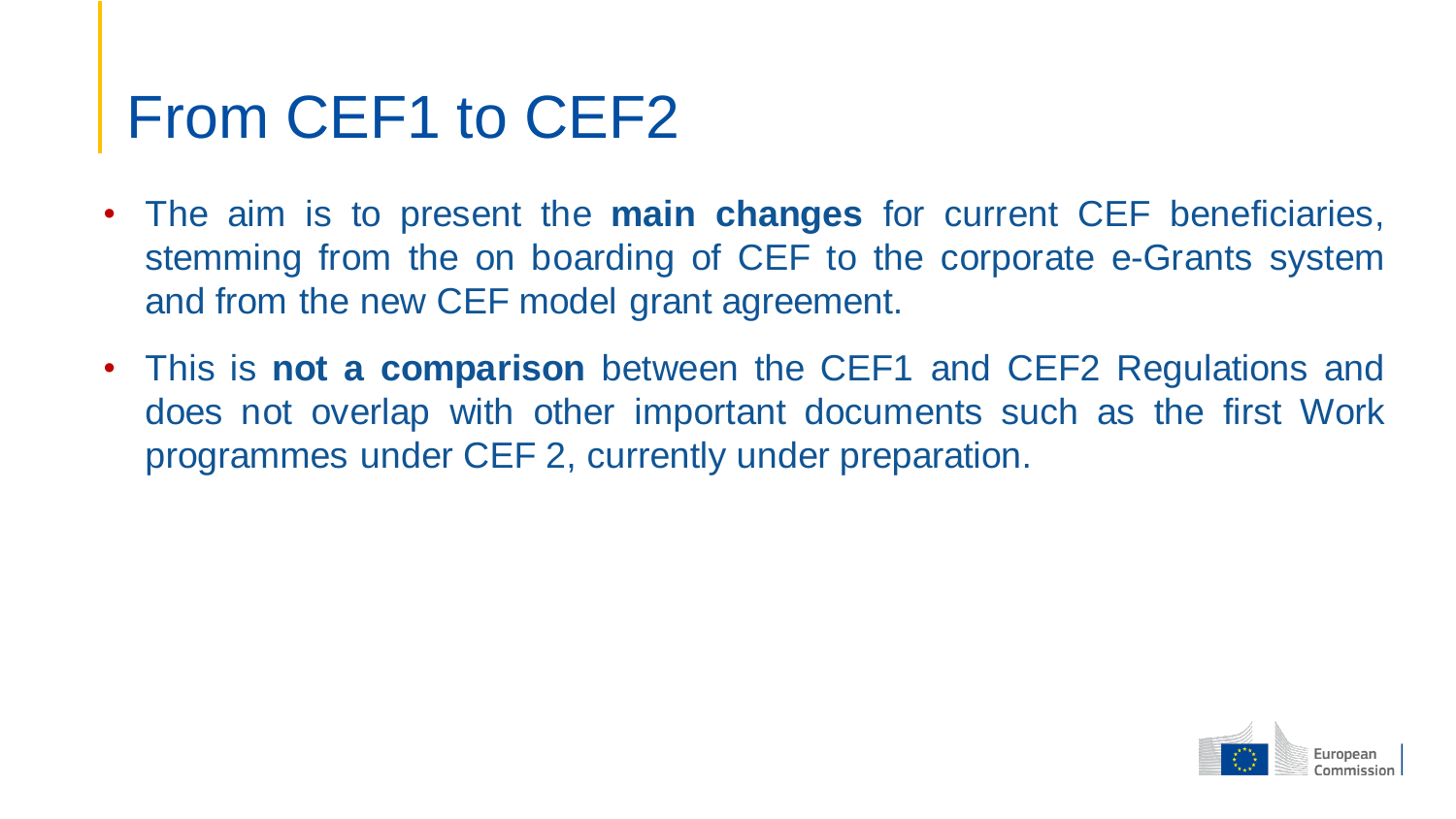## From CEF1 to CEF2

- As usual, info sessions will be organised in conjunction with the CEF2 calls and detailed guidance will be developed, where necessary.
- The structure follows the CEF project **life cycle**.

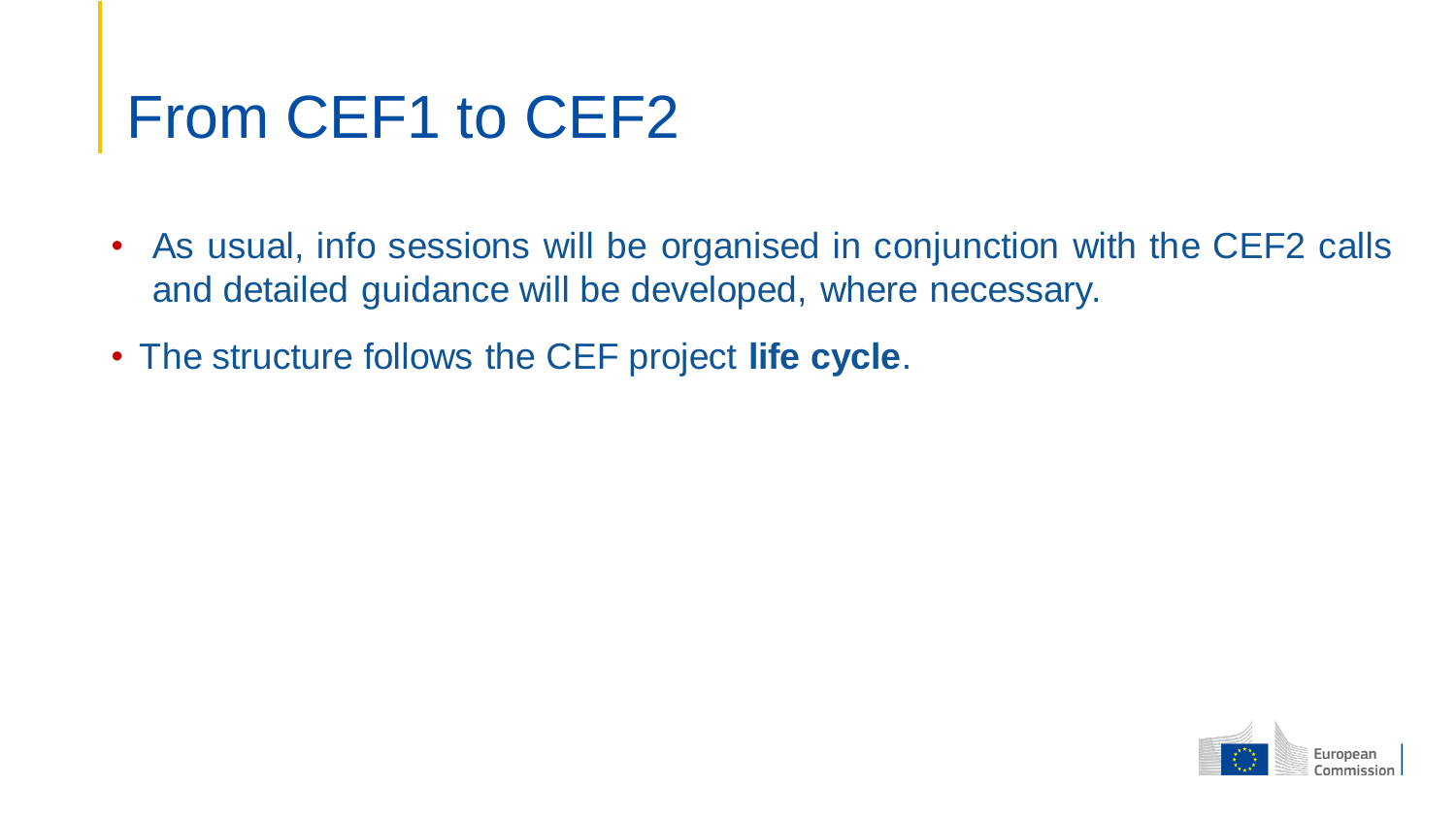## Submission, evaluation and selection

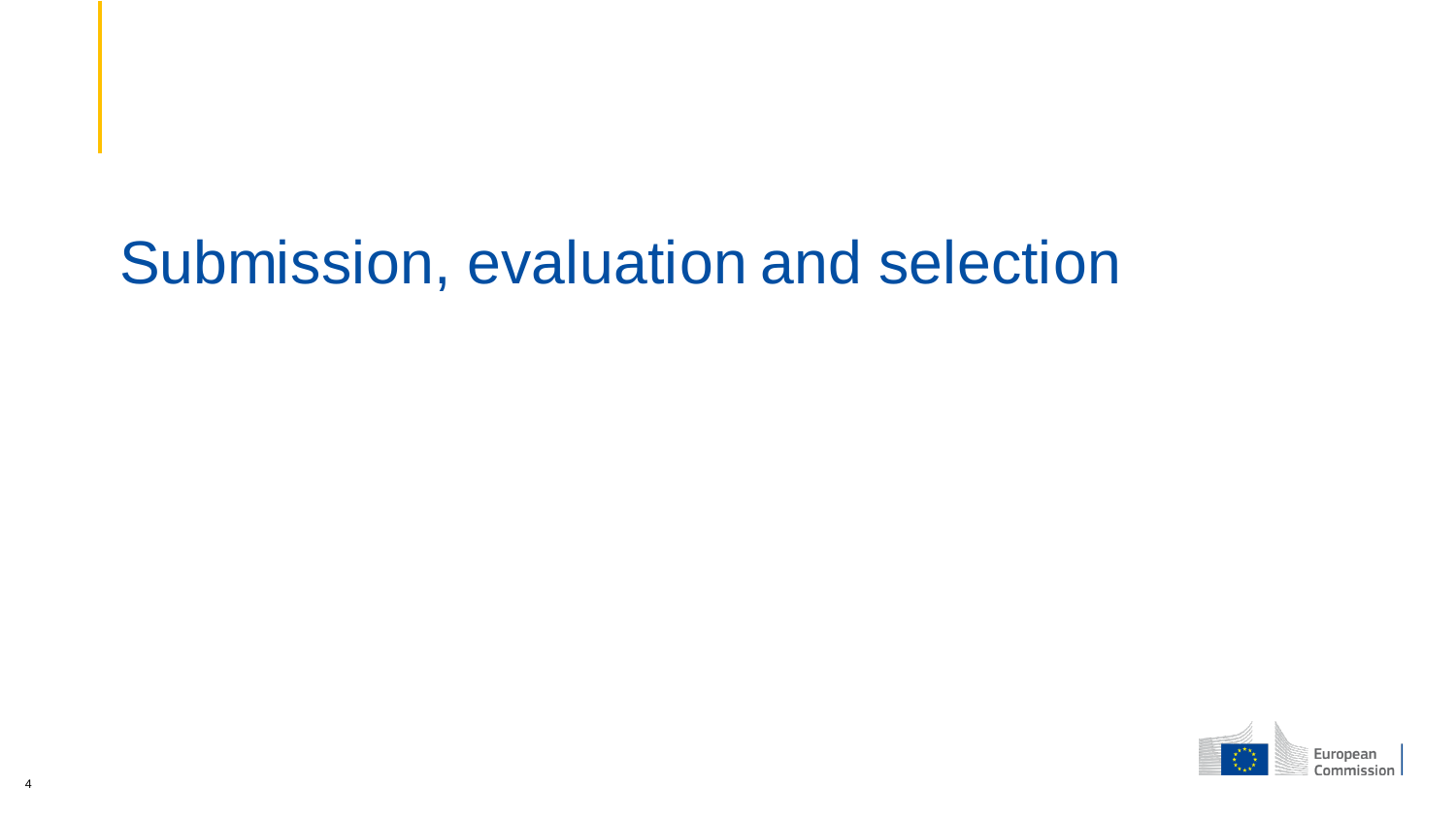# IT support system

| <b>Previous situation</b>                      | INEA's in-house TENtec system with several modules. Templates were                                                                                                                                                                                                                                                                                                                                                                                                                                                                                                                  |  |  |  |
|------------------------------------------------|-------------------------------------------------------------------------------------------------------------------------------------------------------------------------------------------------------------------------------------------------------------------------------------------------------------------------------------------------------------------------------------------------------------------------------------------------------------------------------------------------------------------------------------------------------------------------------------|--|--|--|
| under CEF1                                     | either provided on INEA's website or special IT tools were available.                                                                                                                                                                                                                                                                                                                                                                                                                                                                                                               |  |  |  |
| <b>New situation under</b><br>CEF <sub>2</sub> | e-Grants, currently used by H2020 is the corporate system of the<br>European Commission, to which the CEF2 programme is on boarding. All<br>templates will be embedded within e-Grants and available in the <b>Funding</b><br>& Tenders Portal. The Portal serves as a one-stop-shop for all external<br>parties to the grant management process (applicants, beneficiaries,<br>experts, external auditors) via a dedicated front office.<br>Grant Agreements signed under CEF1 will continue to be managed by<br>INEA's in-house TENtec system, until the end of their life-cycle. |  |  |  |

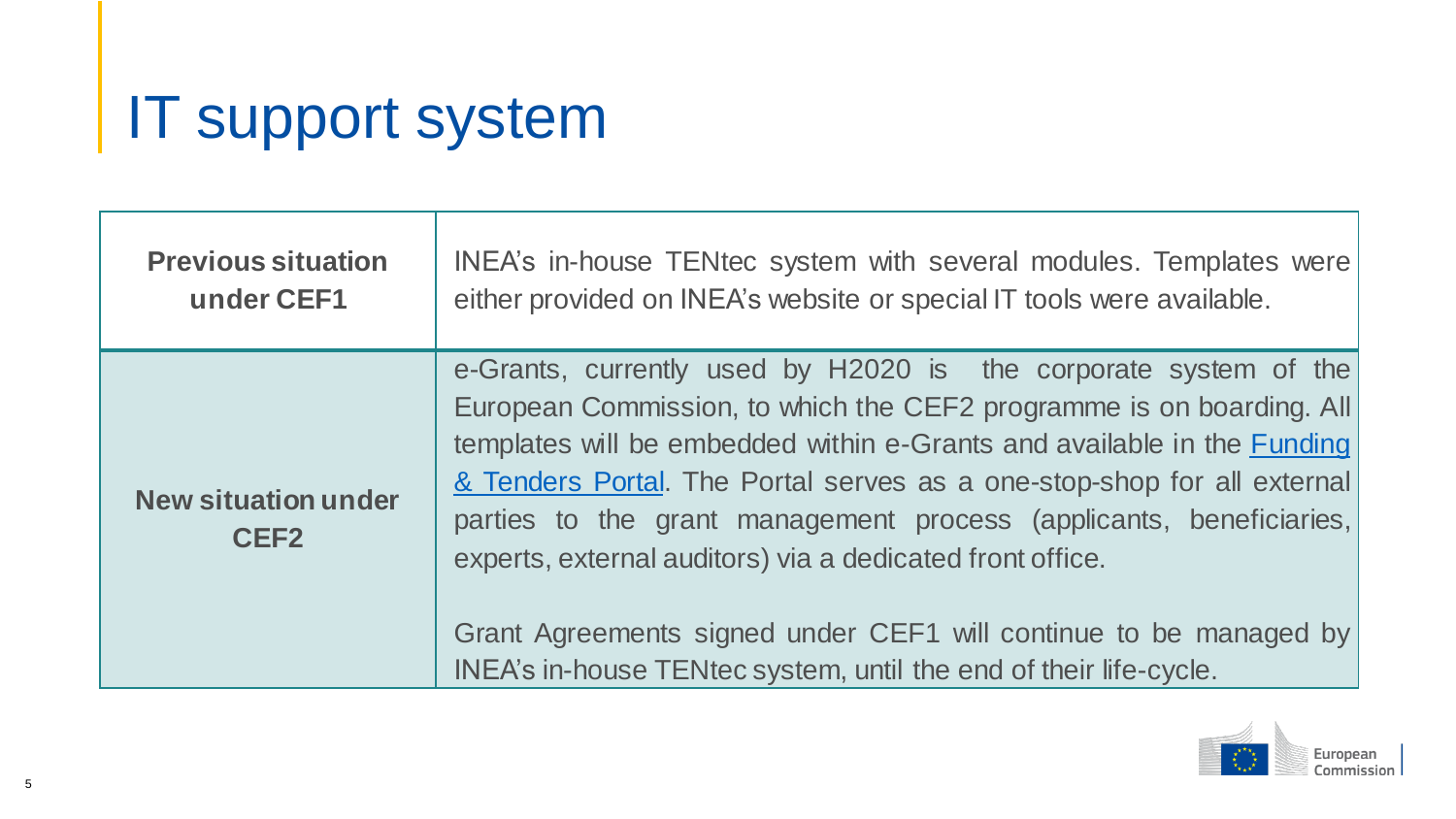## Administrative follow-up

| <b>Previous situation</b><br>under CEF1        | For CEF1, an administrative follow-up was carried out in cases such when<br>the duly signed application forms part were not submitted (e.g. forms<br>A.2.2, A2.3, B1, B2, B3).                                                                              |
|------------------------------------------------|-------------------------------------------------------------------------------------------------------------------------------------------------------------------------------------------------------------------------------------------------------------|
| <b>New situation under</b><br>CEF <sub>2</sub> | Administrative follow-up will only be done in case of clerical errors. All<br>parts of the proposal (including the support of Member States and all<br>relevant signed documents) have to be completed and submitted in the<br>system by the call deadline. |

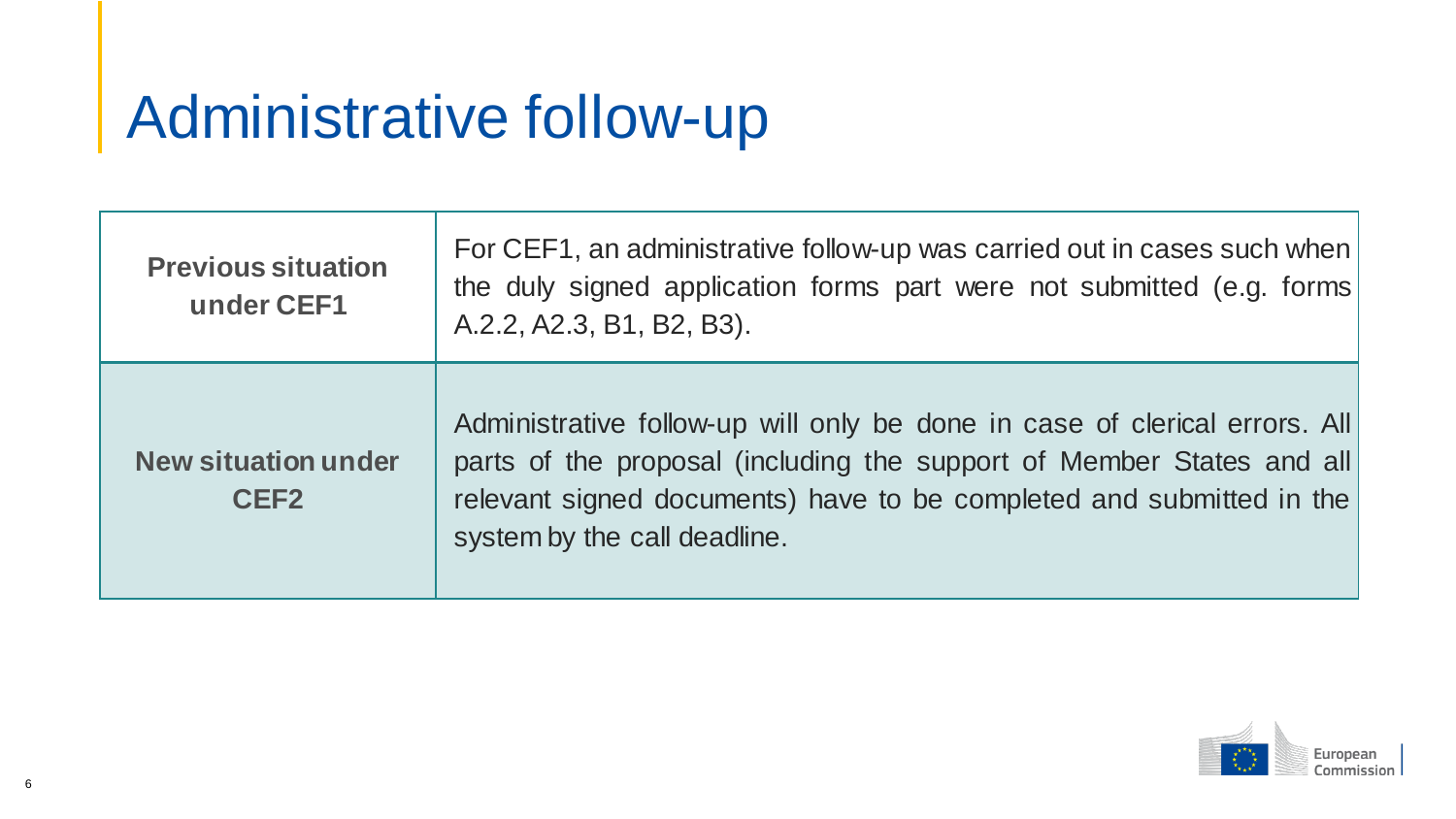## Submitting proposals as studies and works

| <b>Previous situation</b><br>under CEF1        | Applicants submitted proposals to priorities/sub-priorities. The distinction<br>between studies and works was made as a subsequent step, already<br>within the application.                                                                                                                 |
|------------------------------------------------|---------------------------------------------------------------------------------------------------------------------------------------------------------------------------------------------------------------------------------------------------------------------------------------------|
| <b>New situation under</b><br>CEF <sub>2</sub> | The work programmes will be structured around topics (currently called<br>priorities). The distinction between studies and works will already be<br>visible at the topic level.<br>In CEF Transport it will be still possible to submit mixed proposals<br>covering both studies and works. |

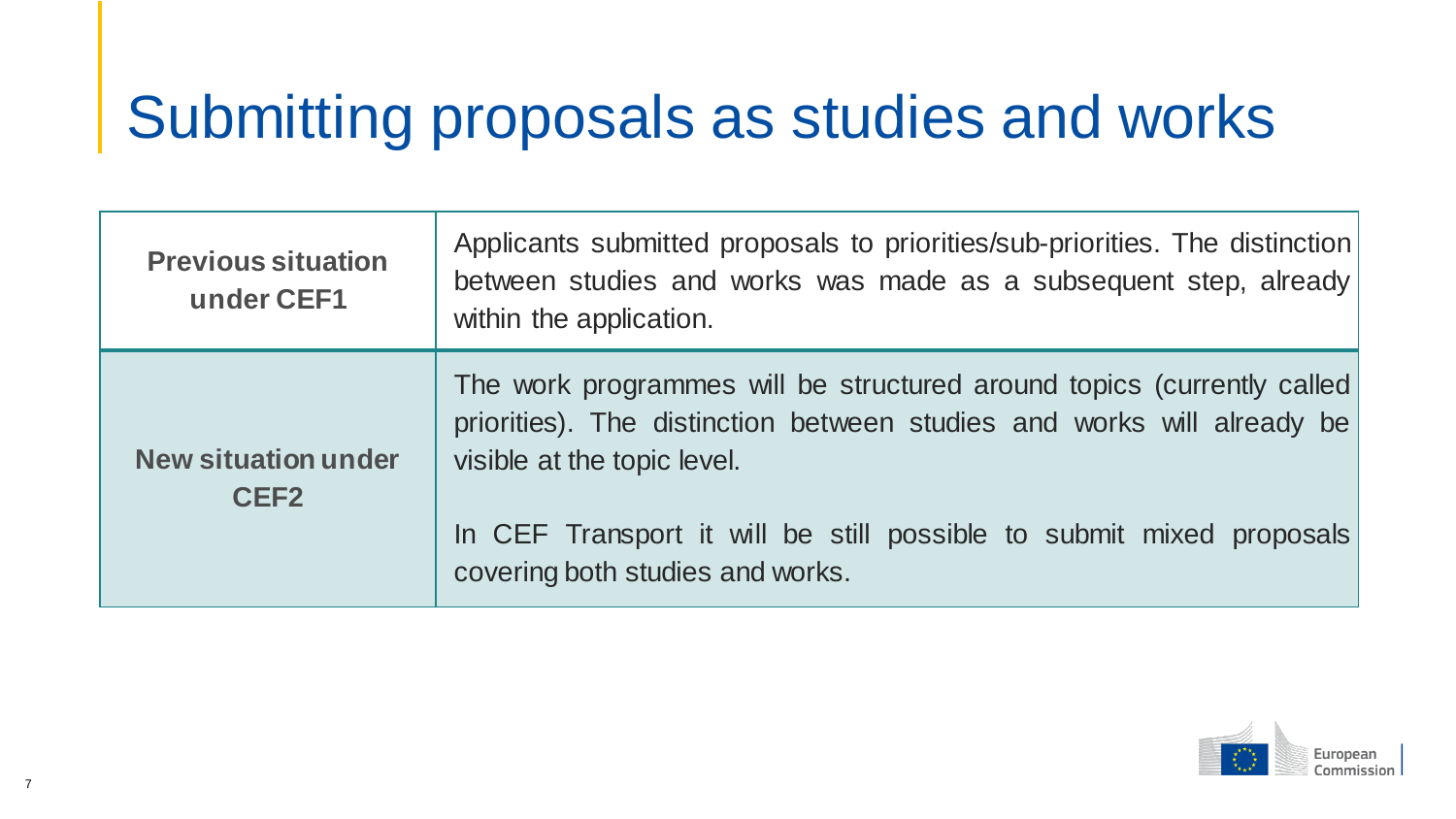## Role of Member States during submission

| <b>Previous situation</b><br>under CEF1        | The concerned Member State(s) approved the application.                                                                                                                                                                                                                                                                                                             |
|------------------------------------------------|---------------------------------------------------------------------------------------------------------------------------------------------------------------------------------------------------------------------------------------------------------------------------------------------------------------------------------------------------------------------|
| <b>New situation under</b><br>CEF <sub>2</sub> | Member States can decide that their approval of applications before<br>submission is not required; this will be detailed in the work programme/call<br>text (ref. Article 11.5 of draft CEF2 Regulation).<br>If required, the support of MS will be provided by means of a supporting<br>document, to be uploaded with the application by the deadline of the call. |

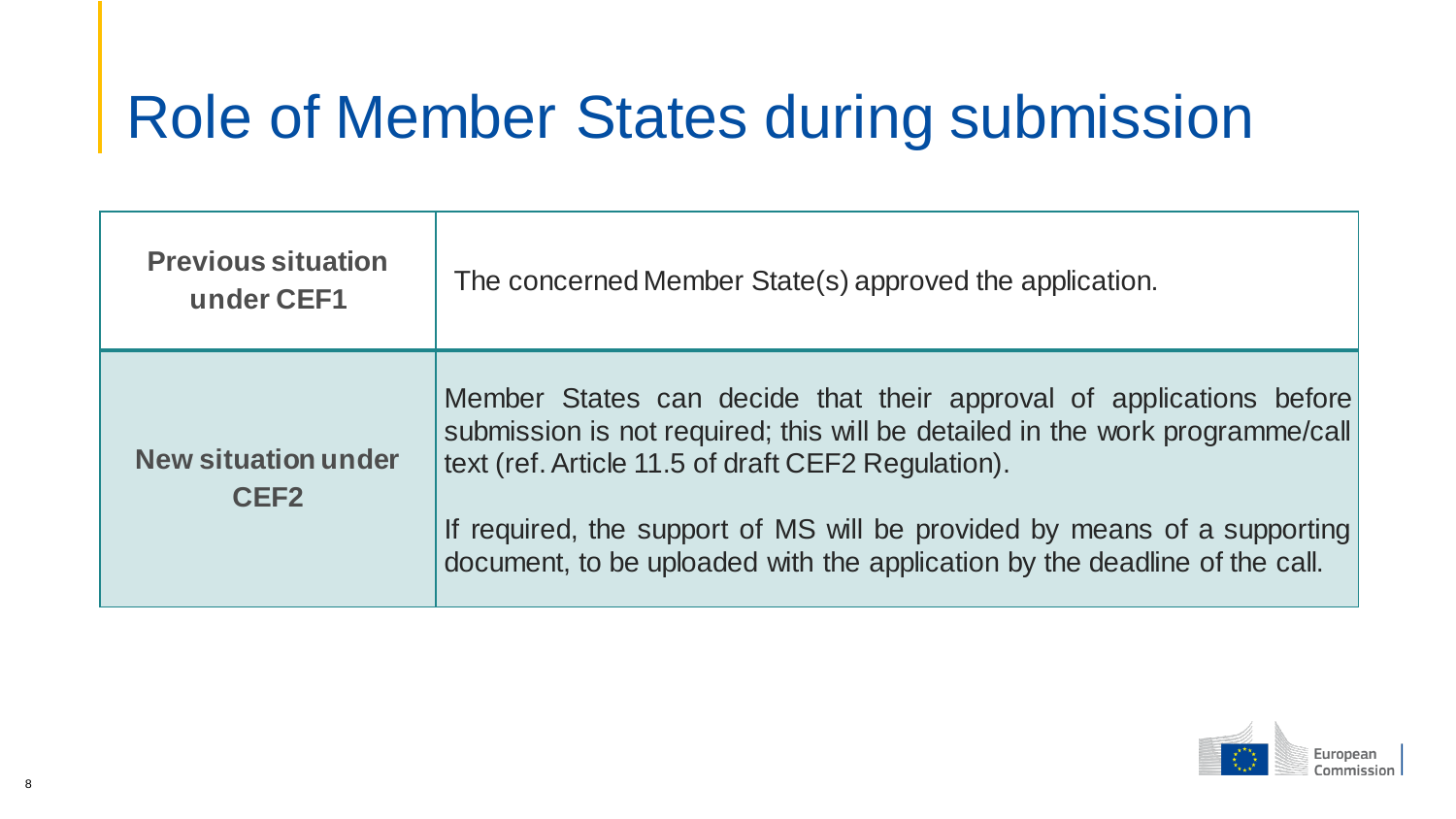# Budgetary information

| <b>Previous situation</b>                      | The budgetary information was displayed per activity, calendar year and                                                                                                                                                                                                                                                                                                                                                                                                                                                                                                                                                                                                                                                                                                                                                                                    |
|------------------------------------------------|------------------------------------------------------------------------------------------------------------------------------------------------------------------------------------------------------------------------------------------------------------------------------------------------------------------------------------------------------------------------------------------------------------------------------------------------------------------------------------------------------------------------------------------------------------------------------------------------------------------------------------------------------------------------------------------------------------------------------------------------------------------------------------------------------------------------------------------------------------|
| under CEF1                                     | beneficiary, but not by cost-category.                                                                                                                                                                                                                                                                                                                                                                                                                                                                                                                                                                                                                                                                                                                                                                                                                     |
| <b>New situation under</b><br>CEF <sub>2</sub> | The grant agreement foresees different cost-categories. Additional budgetary<br>information per work package, reporting period and beneficiary will be<br>collected via an excel sheet at submission stage and during grant agreement<br>preparation/implementation. The following cost categories are foreseen in the<br>MGA: Personnel costs, subcontracting costs, purchase costs (travel and<br>subsistence, equipment, other goods, works and services), other cost<br>categories (financial support to third parties, studies, synergetic elements,<br>works in outermost regions, land purchase), indirect costs. During Grant<br>Agreement implementation, budget shifts amongst cost categories will be<br>possible without an amendment, as long as this does not imply any<br>substantive or important change to the description of the Action. |



9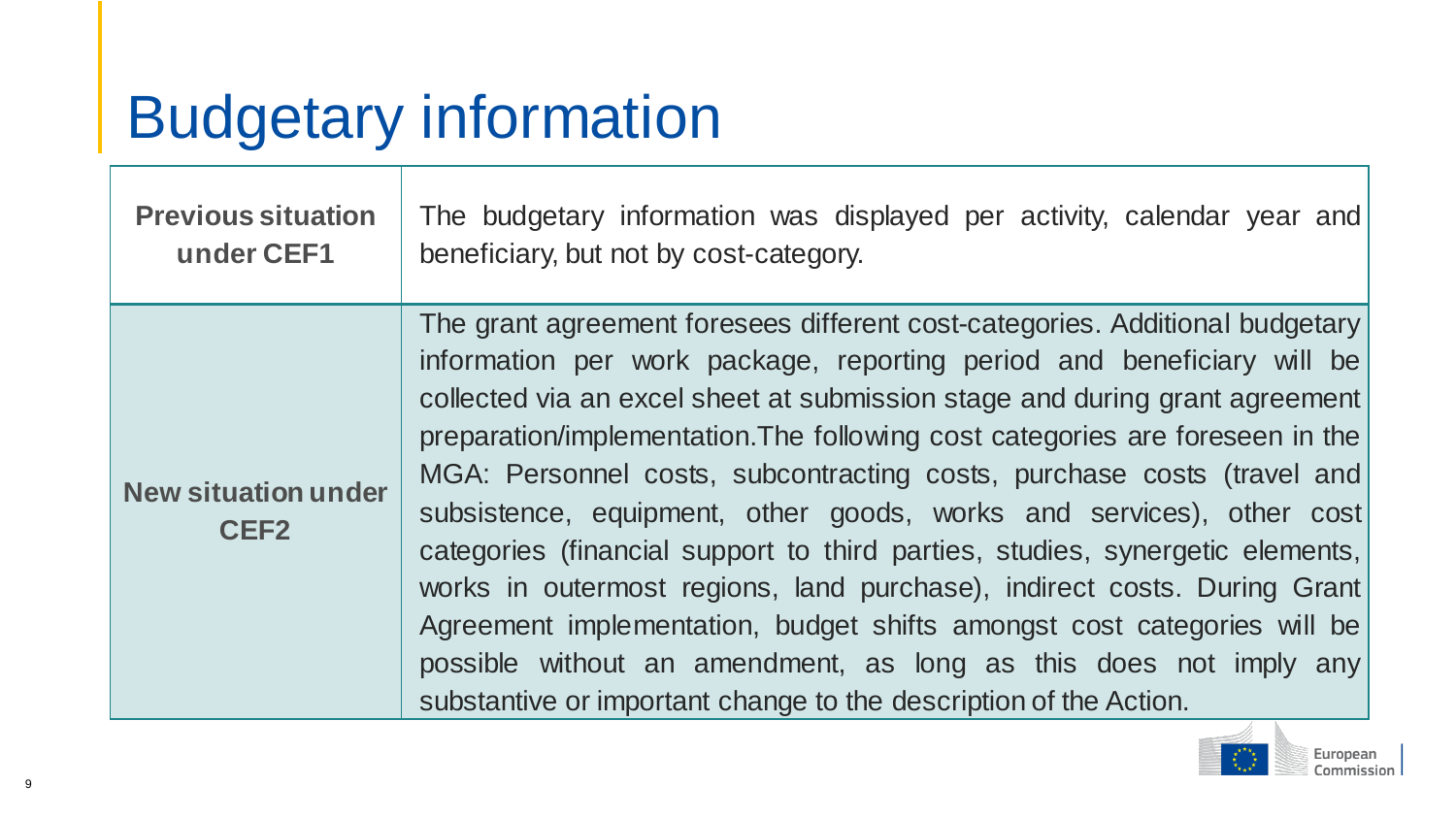## Implementing bodies

| <b>Previous situation</b>                      | Public authorities in Member States could designate implementing bodies,                                                                                                                                                                                                                                                                                                                                                                           |
|------------------------------------------------|----------------------------------------------------------------------------------------------------------------------------------------------------------------------------------------------------------------------------------------------------------------------------------------------------------------------------------------------------------------------------------------------------------------------------------------------------|
| under CEF1                                     | which carried out the activities in the grant agreement on their behalf.                                                                                                                                                                                                                                                                                                                                                                           |
| <b>New situation under</b><br>CEF <sub>2</sub> | This category does no longer exist; "old" implementing bodies will become<br>either beneficiaries or affiliated entities. Affiliated entities shall have a legal<br>or a capital link with the beneficiary, which is neither limited to the action<br>nor established for the sole purpose of its implementation. Participation as<br>affiliated entities is conditioned to the fulfilment of article 187.3 of the<br><b>Financial Regulation.</b> |

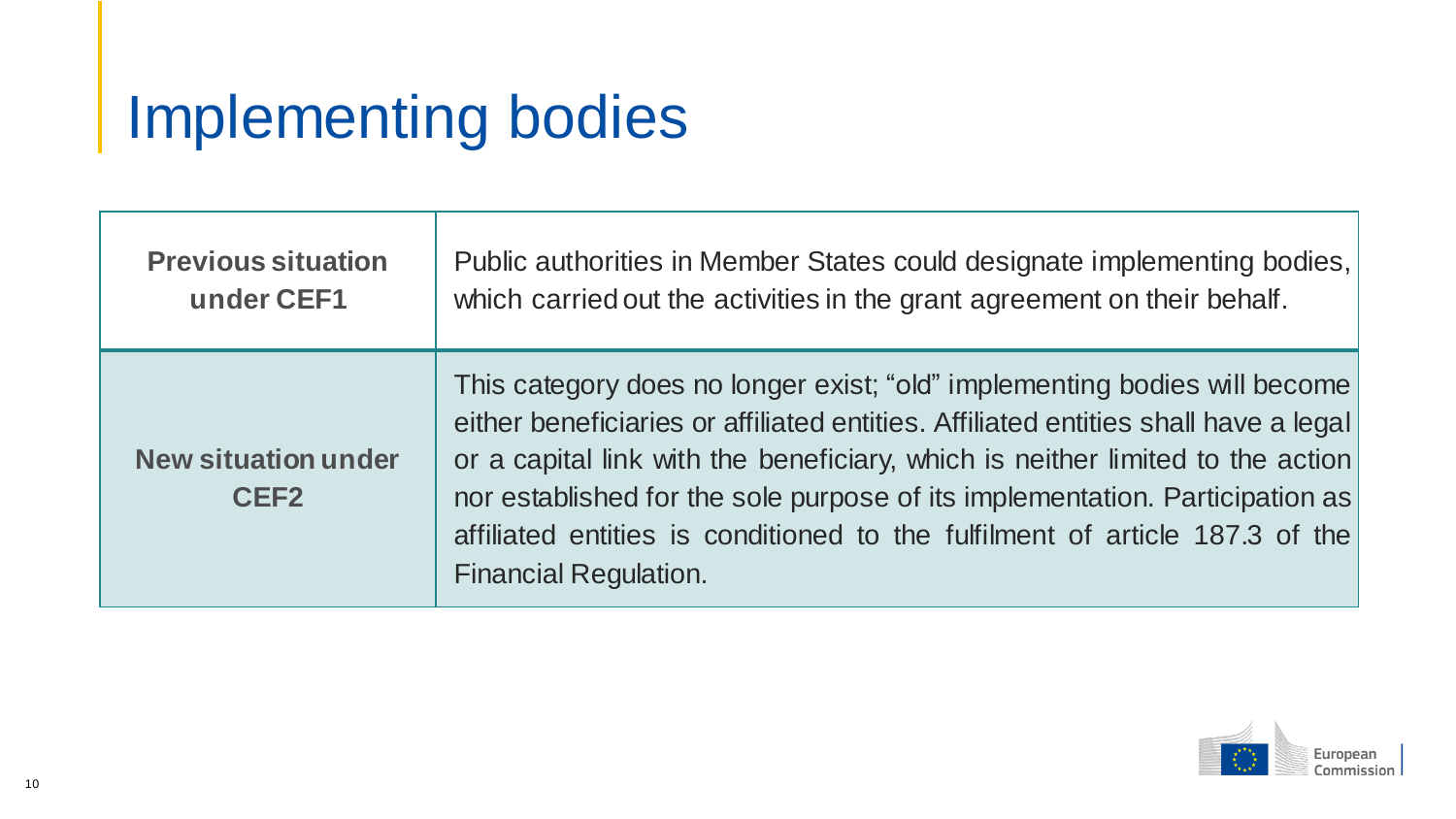## Coordinator receiving all payments

| <b>Previous situation</b>  | In exceptional circumstances, it was possible not to have a coordinator or |
|----------------------------|----------------------------------------------------------------------------|
| under CEF1                 | to indicate several bank accounts for receiving payments.                  |
| <b>New situation under</b> | For each multi-beneficiary agreement, there has to be a coordinator and a  |
| CEF <sub>2</sub>           | single bank account for receiving payments, no exceptions are possible.    |

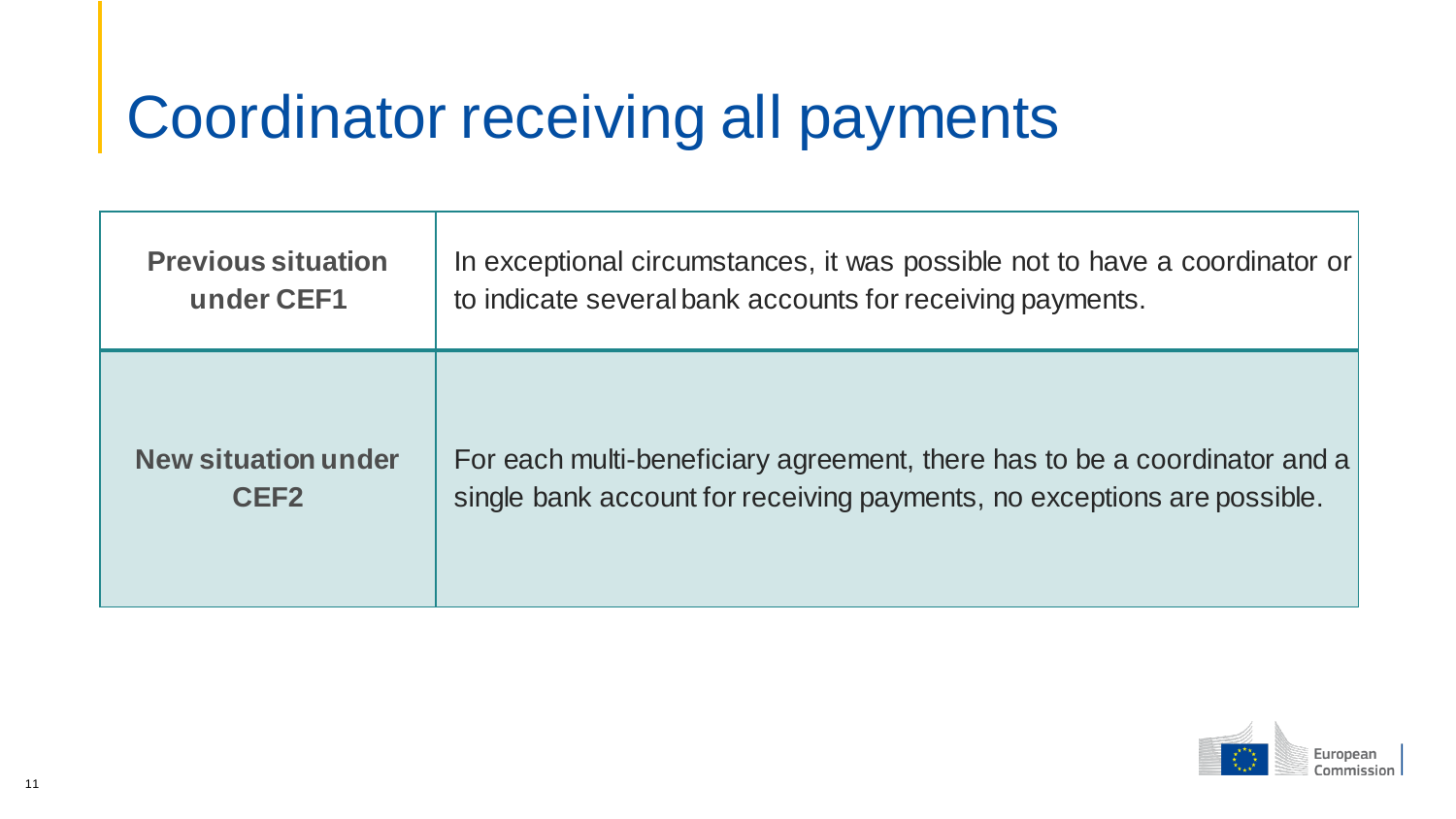# Reporting languages

| <b>Previous situation</b><br>under CEF1        | Beneficiary could choose between English, French and German.                                                                                          |
|------------------------------------------------|-------------------------------------------------------------------------------------------------------------------------------------------------------|
| <b>New situation under</b><br>CEF <sub>2</sub> | English is the only reporting language.<br>Supporting documents, such as invoices, permits, authorisations, may be<br>provided in other EU languages. |

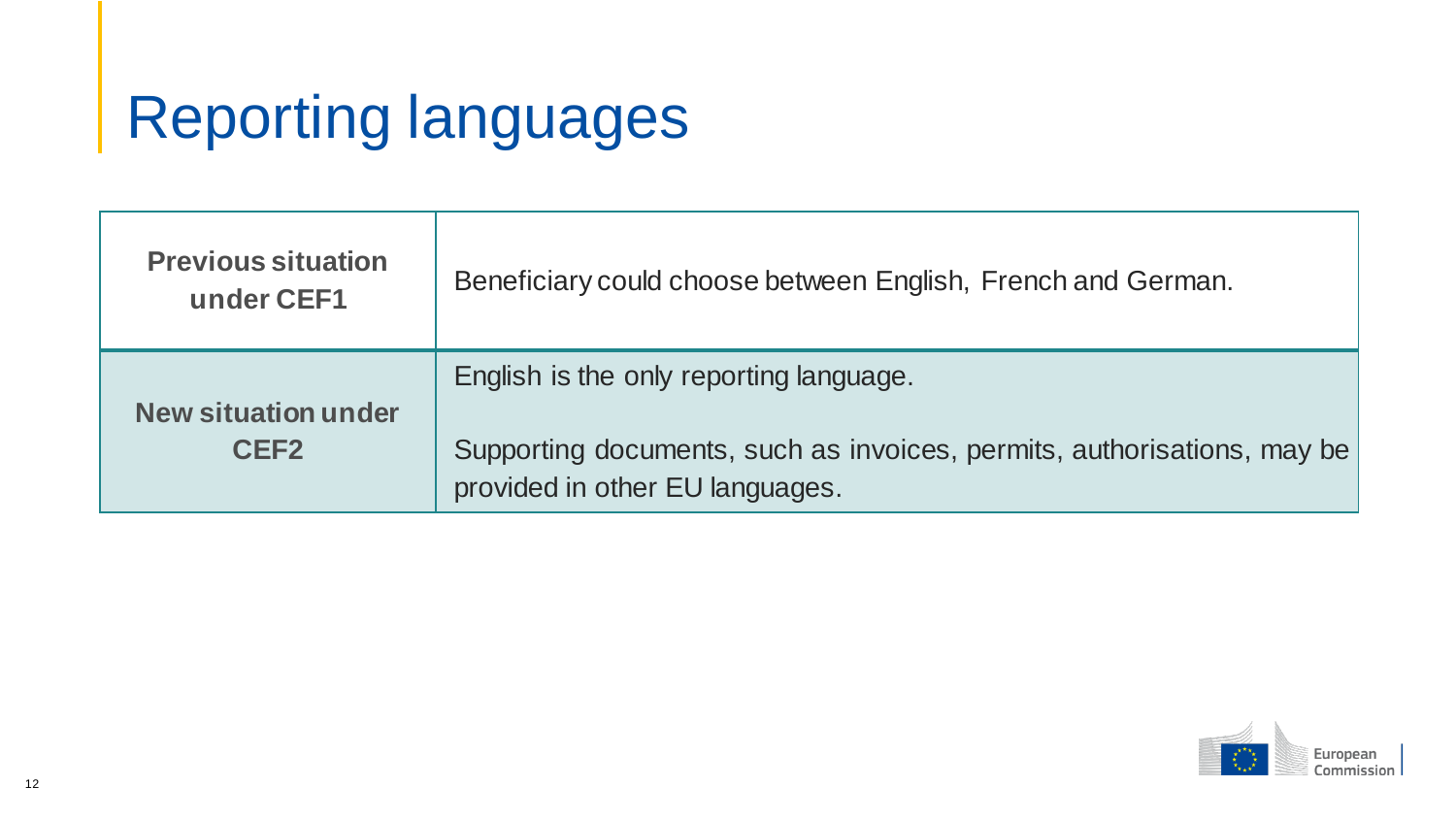## Validation of legal entities and financial capacity check

| <b>Previous situation</b>                      | <b>INEA</b> validated the entities and carried out most financial capacity checks                                                                                                                                                                                                                                                               |
|------------------------------------------------|-------------------------------------------------------------------------------------------------------------------------------------------------------------------------------------------------------------------------------------------------------------------------------------------------------------------------------------------------|
| under CEF1                                     | internally.                                                                                                                                                                                                                                                                                                                                     |
| <b>New situation under</b><br>CEF <sub>2</sub> | Financial capacity checks are centralised in one entity for all programmes,<br>which applies corporate guidelines based on the Financial Regulation.<br>This allows one single submission of documents and one single validation<br>of the status of a legal entity and its financial capacity, independently from<br>the individual programme. |

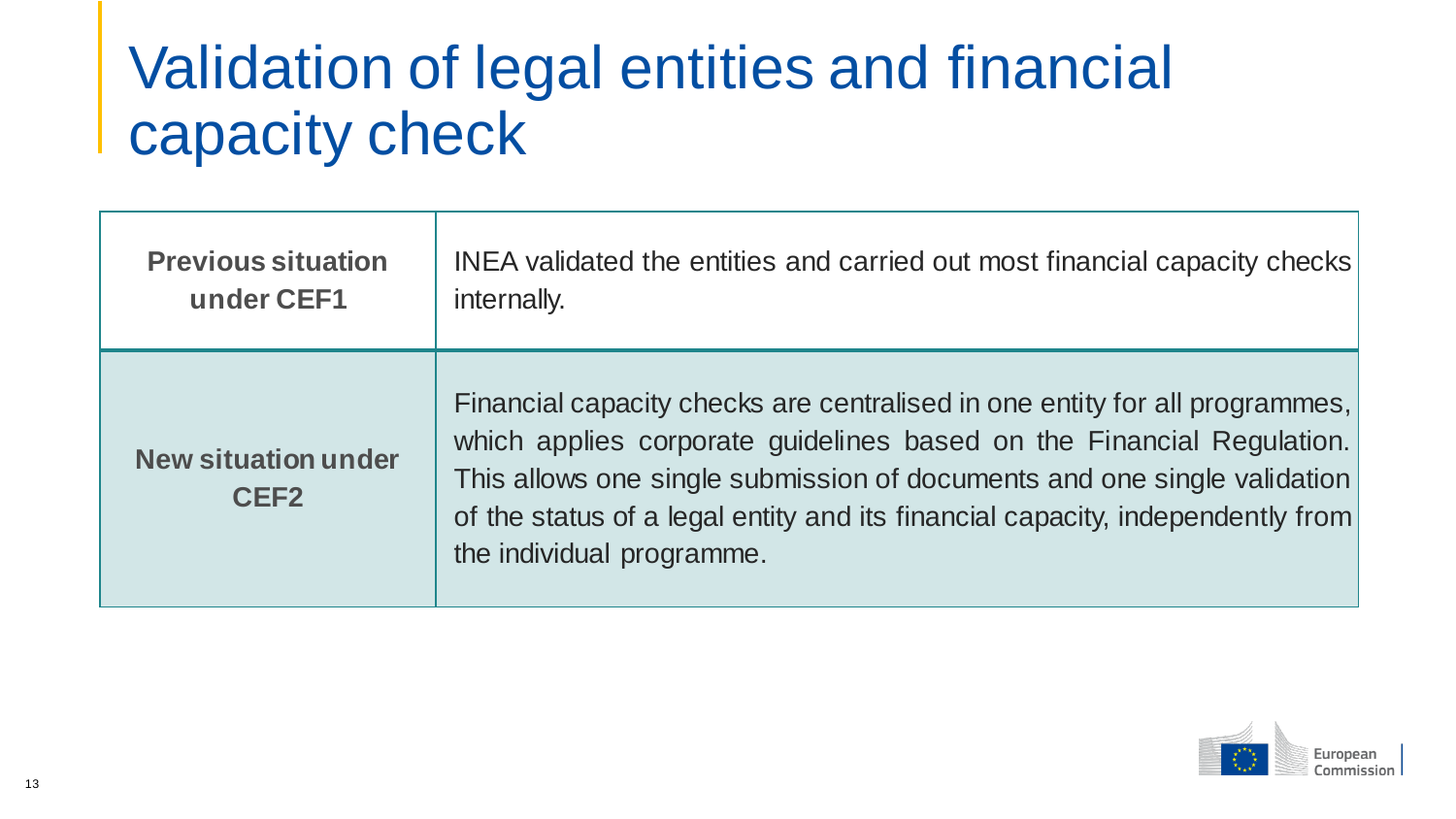## Calendar years vs reporting periods

| <b>Previous</b>   Activities were broken down by calendar years. The reporting (Action Status Report - ASR) |
|-------------------------------------------------------------------------------------------------------------|
| situation   and interim payment claims were covering one or more calendar years. The ASR and the            |
| under CEF1   interim payment claim were submitted separately.                                               |

**under CEF2** The Action will be structured according to reporting periods, which are independent from calendar years. The reporting periods start with the entry into force of the Grant Agreement with the exception of the Grant Agreements selected under the first call, where costs will be eligible retroactively as from 1/1/2021, which will be the start of the first reporting period. At the end of each reporting period, the beneficiary has to submit a periodic report together with an interim payment claim. The default reporting period for CEF is 24 months with an interim technical report (i.e. a progress report) after 12 months. The interim technical report will not lead to a payment (i.e. no payment claim). The content of the two types of reports will be aligned as much as possible for minimising the administrative burden. Actually, the interim technical report will be a "lighter" version of the periodic report. There will be some flexibility for reporting periods of less than 24 months when duly justified, such as in cases of considerable amount of costs foreseen.

European

**New** 

**situation**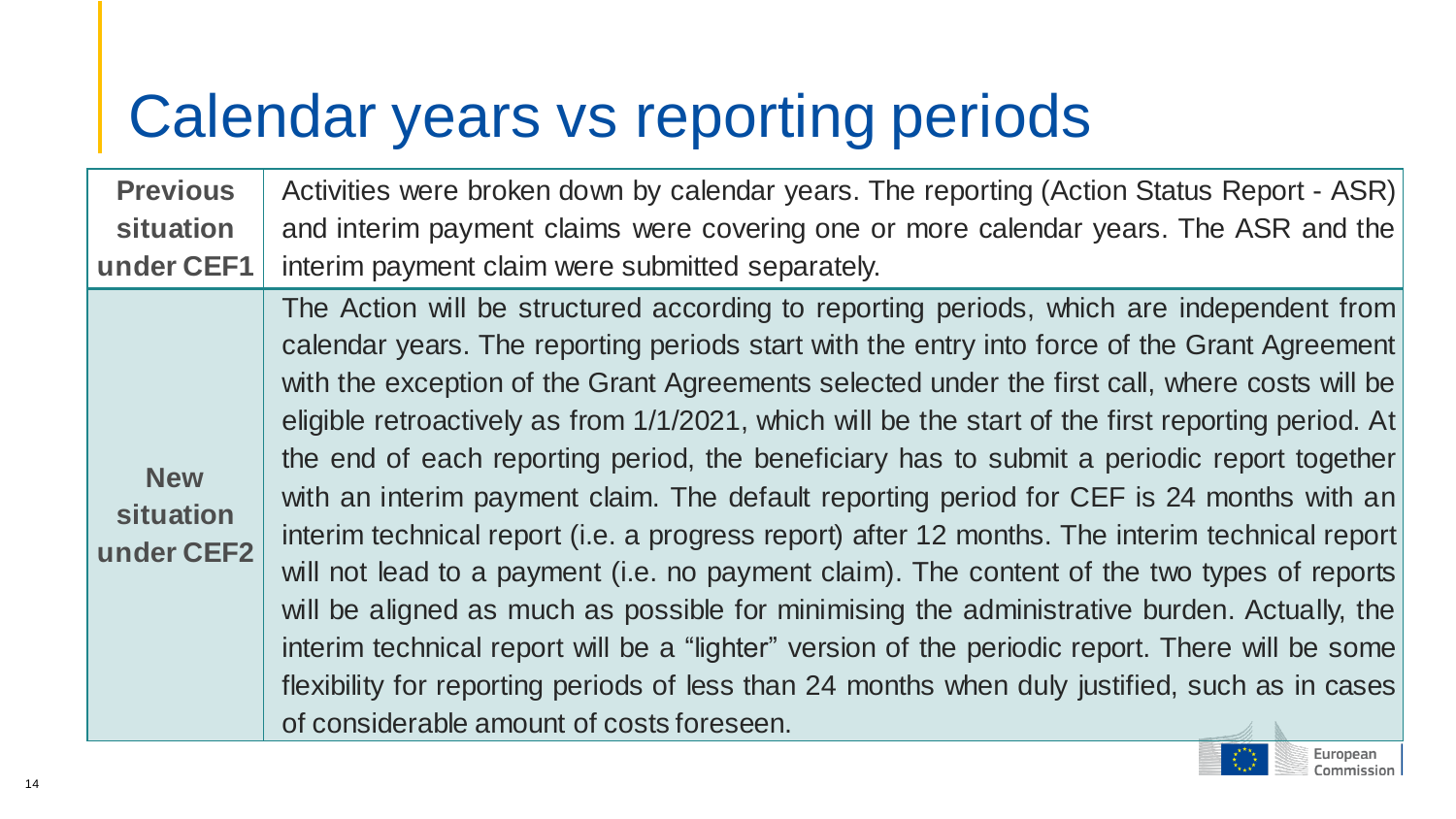## Pre-financing and interim payments

**Previous situation under CEF1** For grant agreements with multiple pre-financing, beneficiaries could ask for additional prefinancing in the context of the regular reporting exercise (Action Status Report). Prefinancings were deducted with the next interim payment request. Total amount of prefinancings and interim payments could not go beyond 80% of the maximum EU contribution, the remaining 20% was paid with the final payment. Interim payments requests were mandatory at least every second year with exceptions in case of insufficient costs incurred.

> CINEA will pay a single pre-financing at the beginning of the Action (the pre-financing rate will be defined at call level). The amount will be calculated as follows: the amount of the maximum EU contribution divided by the number of reporting periods and potentially diminished by a percentage. After each reporting period, an interim payment request has to be submitted and the payment amount will correspond to the EU contribution for the costs incurred, without any deduction from the pre-financing, unless the cumulative amount for pre-financing and interim payments has reached 90% of the maximum EU contribution. Payments cannot go beyond 90% while the remaining 10% is kept for the final payment.



**New** 

**situation** 

**under CEF2**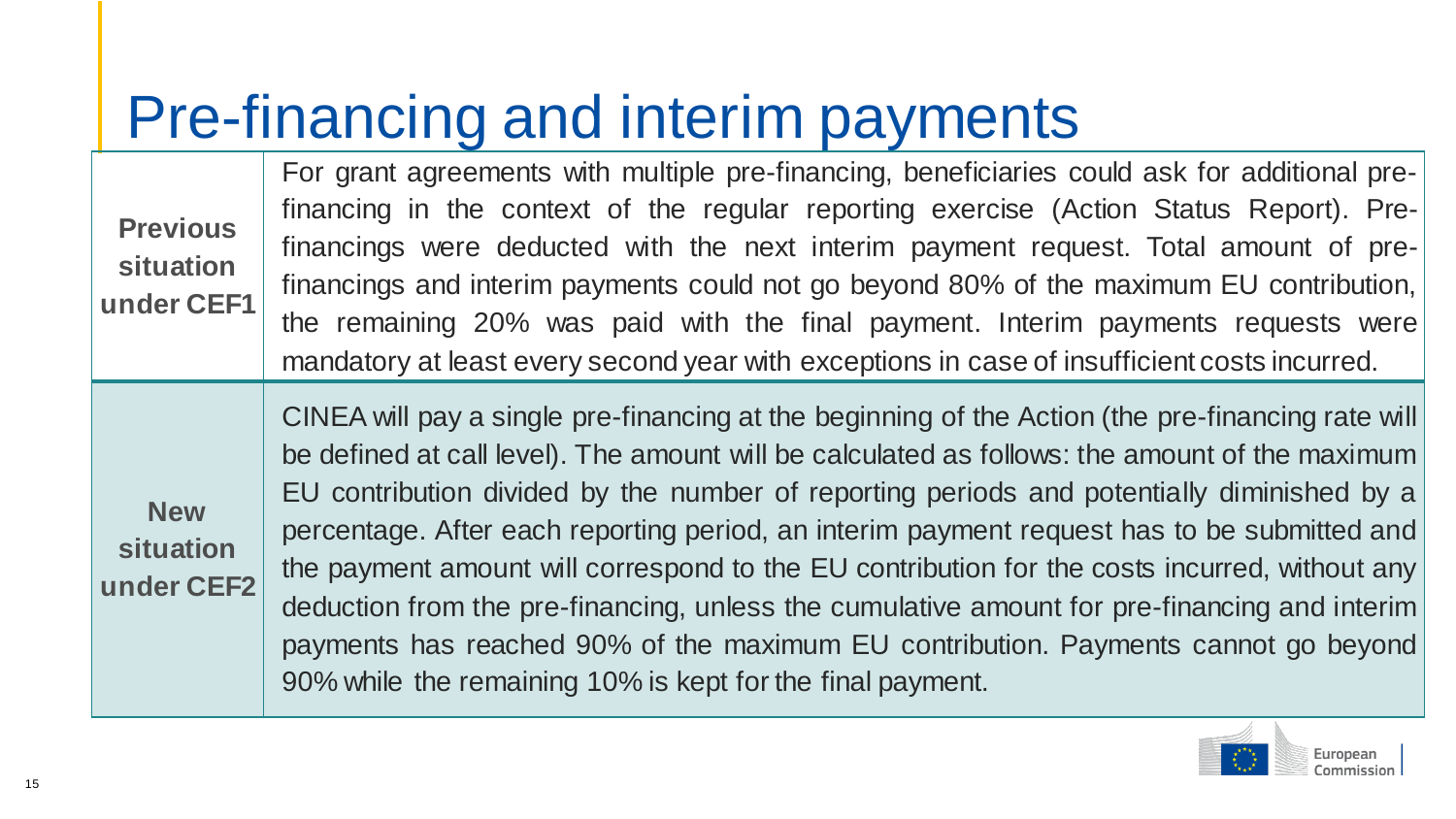## Example (1/2)

Action of 8 years duration:

#### Under CEF1: In total, **8** reports (7 ASR + 1 final) and **11** payments (7 PF + 3 IPC + 1 FPC).

| <b>Calendar year</b>               | <b>Technical Reporting</b>                        | <b>Payments</b>                                                                          |
|------------------------------------|---------------------------------------------------|------------------------------------------------------------------------------------------|
| <b>Entry into force,</b><br>year n |                                                   | First pre-financing covering at least 2 years                                            |
| $n+1$                              | ASR 1 on 31/03                                    |                                                                                          |
| $n+2$                              | ASR 2 on 31/03                                    | Additional pre-financing in April and mandatory interim payment<br>claim after September |
| $n+3$                              | ASR 3 on 31/03                                    | Additional pre-financing in April                                                        |
| $n+4$                              | ASR 4 on 31/03                                    | Additional pre-financing in April and mandatory interim payment<br>claim after September |
| $n+5$                              | ASR 5 on 31/03                                    | Additional pre-financing in April                                                        |
| $n+6$                              | ASR 6 on 31/03                                    | Additional pre-financing in April and mandatory interim payment<br>claim after September |
| $n+7$                              | ASR 7 on 31/03                                    | Additional pre-financing in April                                                        |
| n+8, end date                      | Final report at the latest 12 M<br>after end date | Final payment                                                                            |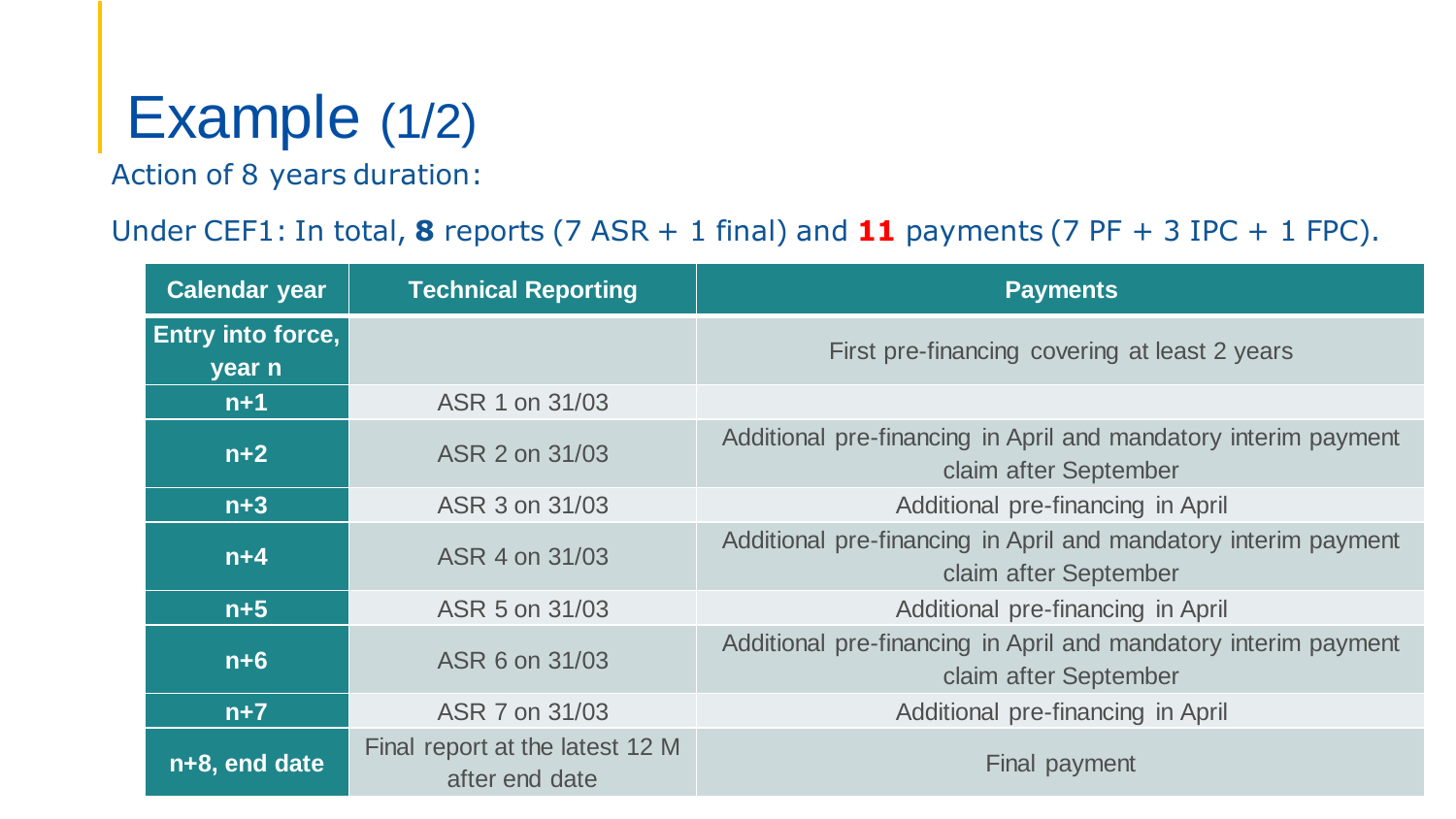#### Example (2/2)

Under **CEF2** (e-grants):In total, **8** reports (4 technical, 3 periodical + 1 final) and **5** payments  $(1$  PF + 3 IPC + 1 FPC).

| <b>Reporting</b><br><b>Periods (RP)</b> | <b>Duration</b><br>in months | <b>Regular Reporting</b>                                                               | <b>Payment</b>           |
|-----------------------------------------|------------------------------|----------------------------------------------------------------------------------------|--------------------------|
| <b>Entry into force</b><br>of the GA    | $\overline{O}$               |                                                                                        | Single pre-<br>financing |
| 1                                       | 24                           | Technical report after 12+2 months and periodical<br>report 1, 60 days after end of RP | Interim payment 1        |
| $\overline{2}$                          | 24                           | Technical report after 12+2 months and periodical<br>report 2, 60 days after end of RP | Interim payment 2        |
| $\overline{3}$                          | 24                           | Technical report after 12+2 months and periodical<br>report 3, 60 days after end of RP | Interim payment 3        |
| 4                                       | 24                           | Technical report after 12+2 months and a final report<br>60 days after end of last RP  | <b>Final payment</b>     |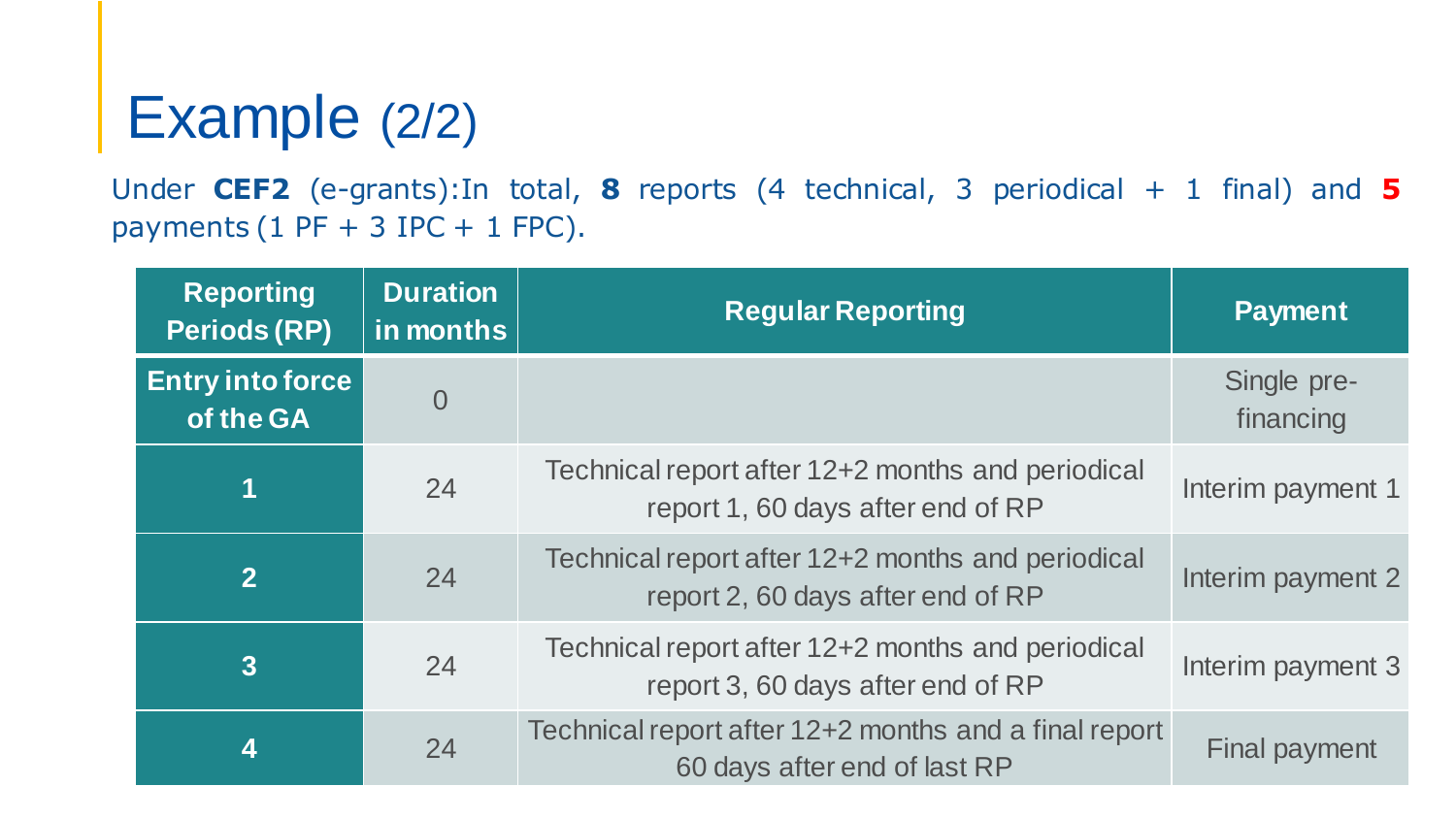## Communication plan

| <b>Previous situation</b><br>under CEF1        | requirements on communication,<br>visibility<br>While<br>there<br>were<br>and<br>dissemination, no formal communication plan was foreseen                                                                    |
|------------------------------------------------|--------------------------------------------------------------------------------------------------------------------------------------------------------------------------------------------------------------|
| <b>New situation under</b><br>CEF <sub>2</sub> | While communication, dissemination and visibility requirements continue,<br>the call may foresee a detailed communication and dissemination plan as<br>a compulsory additional document at submission stage. |

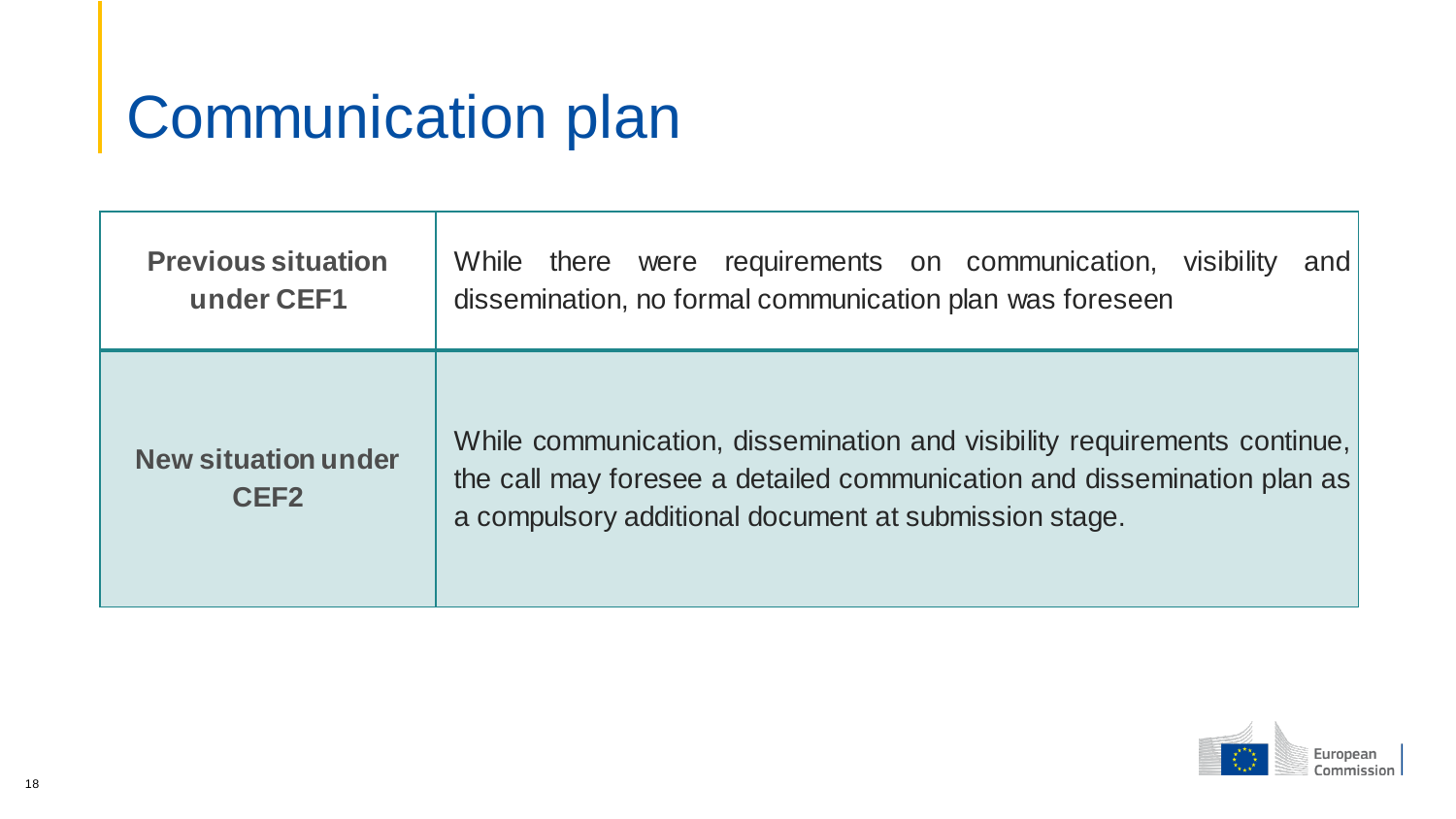## Short project description for publication

| <b>Previous situation</b><br>under CEF1        | INEA drafted and published a short project description.                                                           |  |  |
|------------------------------------------------|-------------------------------------------------------------------------------------------------------------------|--|--|
| <b>New situation under</b><br>CEF <sub>2</sub> | Applicants will provide a short project description ("abstract")<br>at<br>submission stage for later publication. |  |  |

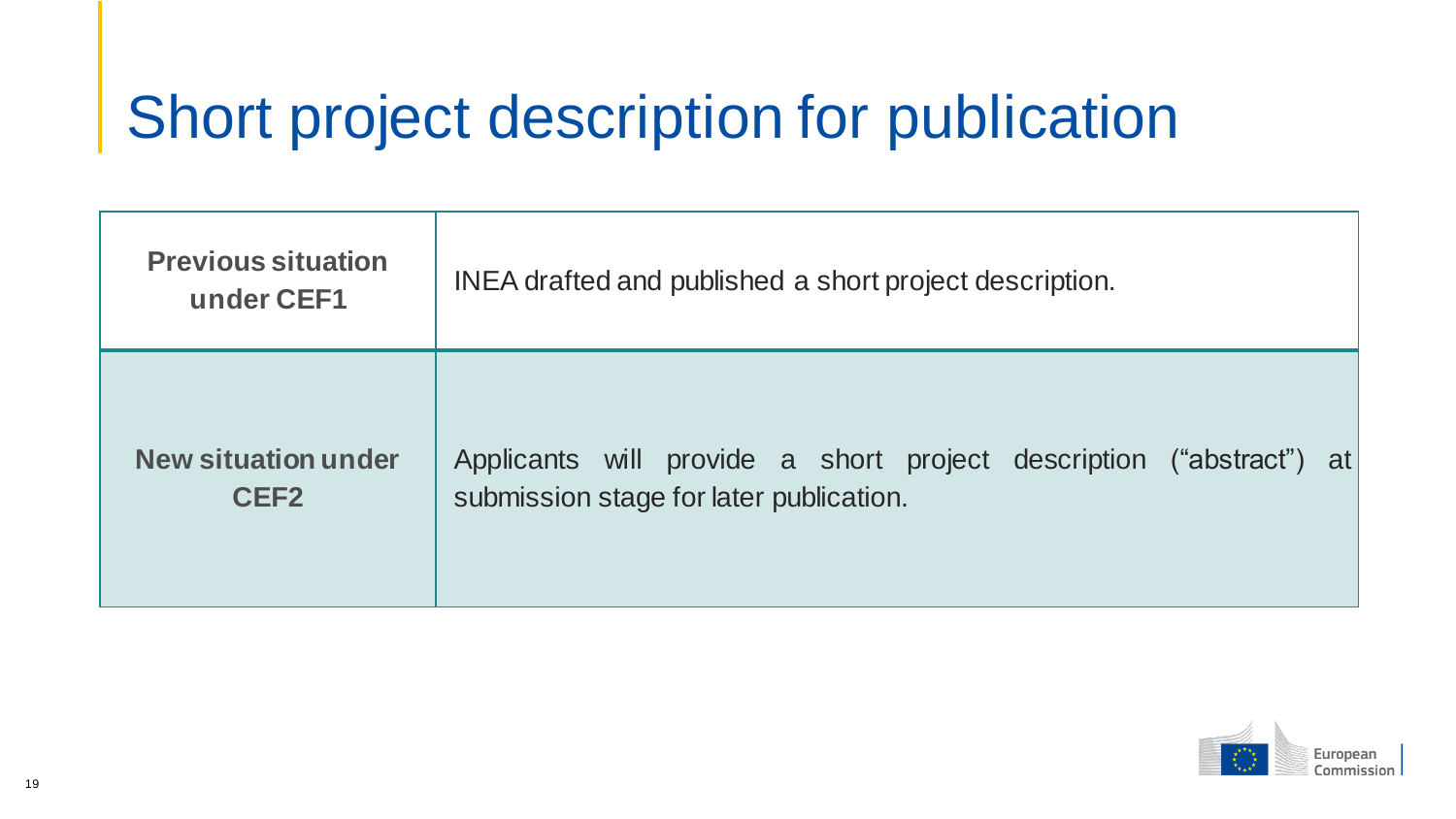## Grant agreement preparation

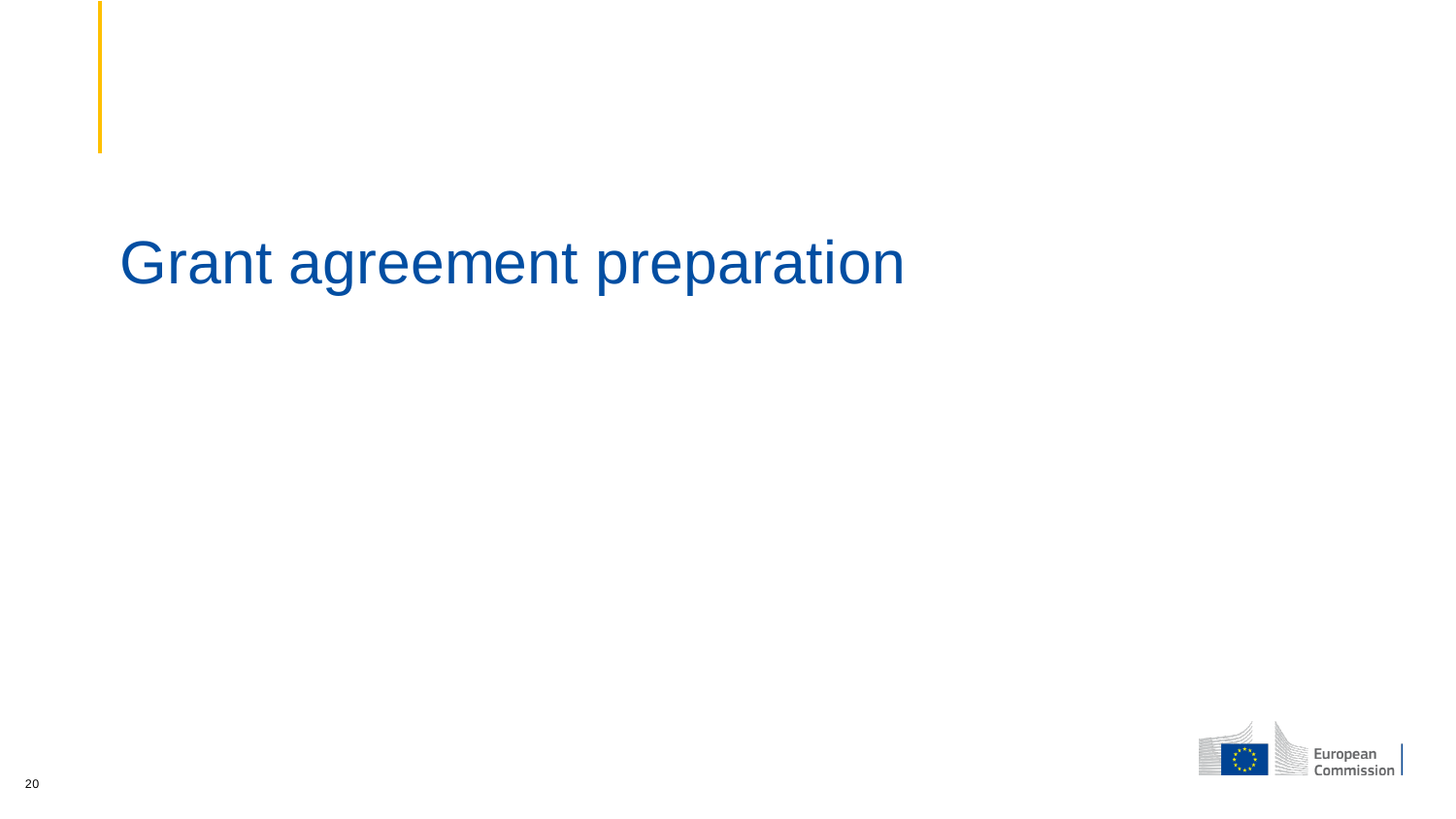## Signature of Grant Agreements / amendments

| <b>Previous situation</b>                      | Signature by beneficiary/coordinator and INEA and production of hard                                                                                                    |
|------------------------------------------------|-------------------------------------------------------------------------------------------------------------------------------------------------------------------------|
| under CEF1                                     | copies.                                                                                                                                                                 |
| <b>New situation under</b><br>CEF <sub>2</sub> | Integrated electronic signature from both sides, no hard copies. The<br>electronic signatures are embedded in the eGrants application and only<br>require the EU login. |

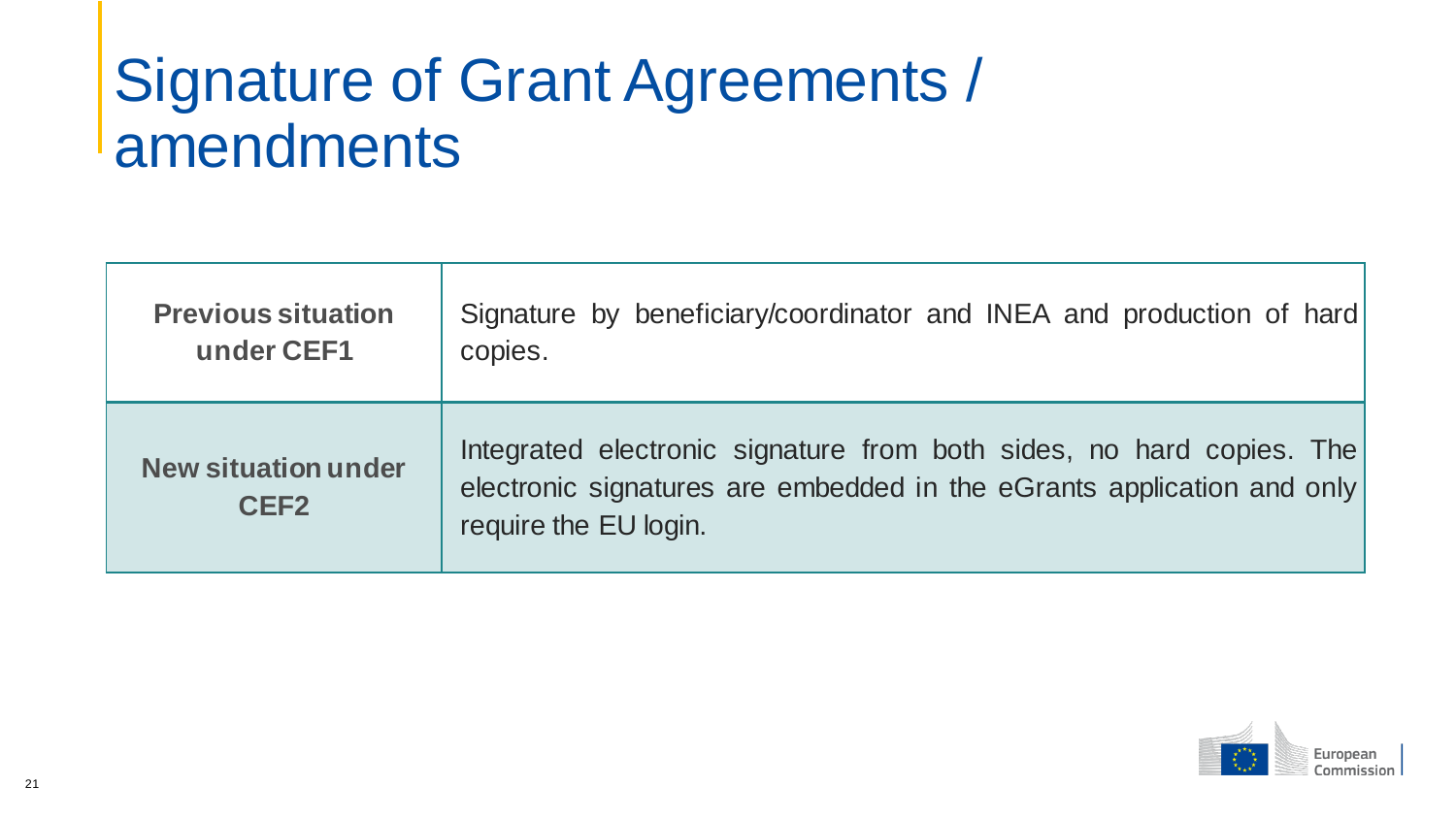#### Mandates from co-beneficiaries

| <b>Previous situation</b><br>under CEF1 | Mandates to be collected and transmitted to INEA before signature.                |
|-----------------------------------------|-----------------------------------------------------------------------------------|
| <b>New situation under</b>              | Co-beneficiaries sign accession form electronically <b>after</b> signature of the |
| CEF <sub>2</sub>                        | GA within 30 days.                                                                |

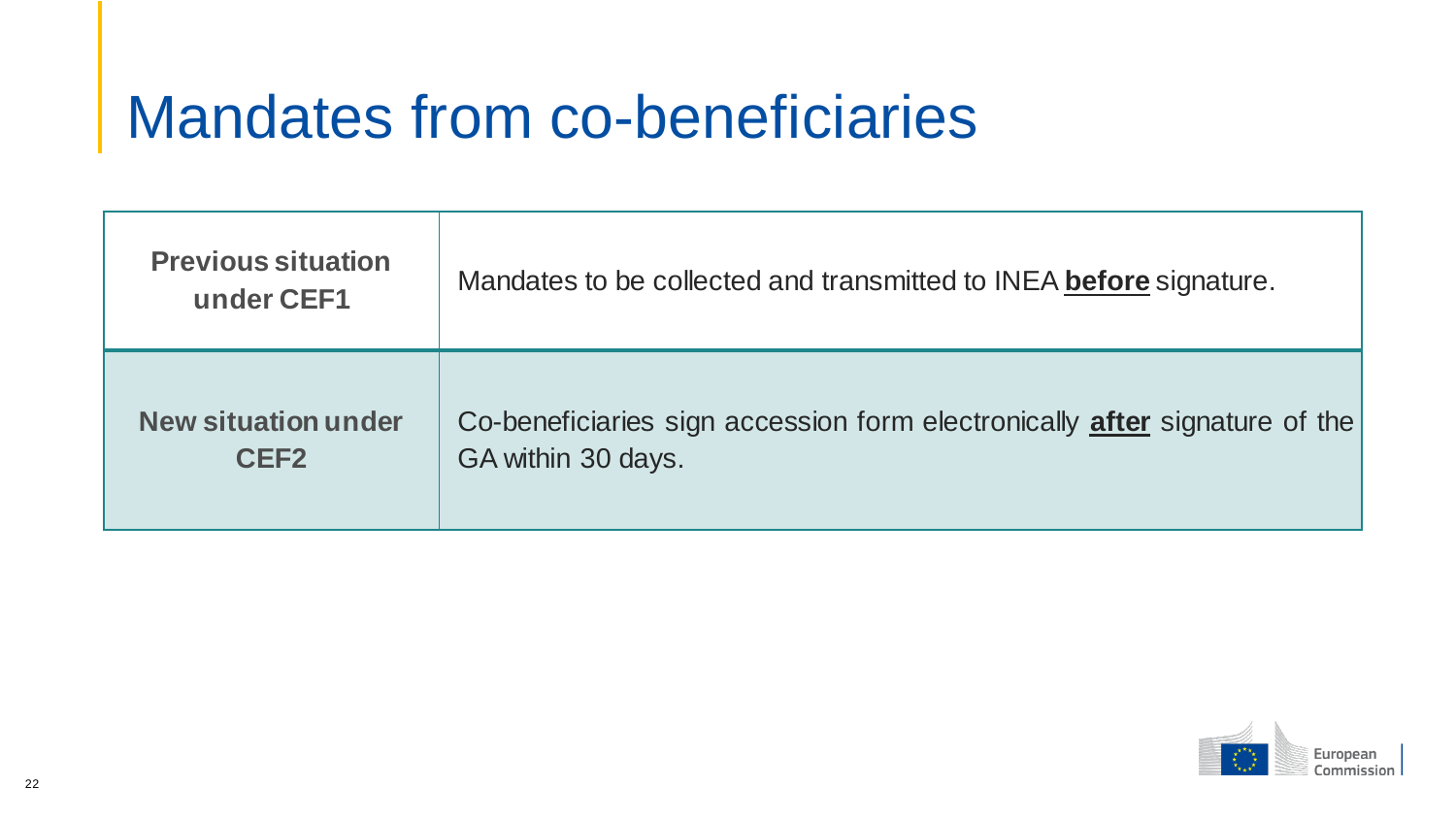# Sub-contracting

|                 | The CEF Model Grant Agreement differentiates between awarding of contracts necessary for            |
|-----------------|-----------------------------------------------------------------------------------------------------|
|                 | the implementation of the action (Article II.9) and subcontracting of tasks forming part of the     |
| <b>Previous</b> | action (Article II.10). Implementation contracts under Article II.9 cover situations where a        |
| situation       | beneficiary purchases goods, works or services necessary to implement, under its control, part      |
| under           | of the action. The beneficiary keeps the responsibility of the control of the implementation of the |
| CEF1            | action even if a third party does it. Subcontract is a procurement contract which covers the        |
|                 | implementation by a third party of tasks forming part of the action and concluded in cases          |
|                 | where the beneficiary chooses to outsource the task to a third party.                               |
|                 |                                                                                                     |
|                 | The new CEF Model Grant Agreement differentiates between 'purchase costs' and                       |
|                 | 'subcontract'. 'Purchase' is defined as contracts for goods, works or services needed to carry      |
| <b>New</b>      | out the action (e.g. equipment, consumables and supplies) but which are not part of the action      |
| situation       | tasks and 'subcontracting' are contracts for goods, works or services that are part of the action   |
| under           | tasks. The tasks to be subcontracted and the estimated value for each subcontract must be set       |
| CEF2            | out in Annex 1 and the total estimated costs of subcontracting per beneficiary must be set out      |
|                 | in Annex 2 (or may be approved ex post in the periodic report). More detailed guidance will be      |



23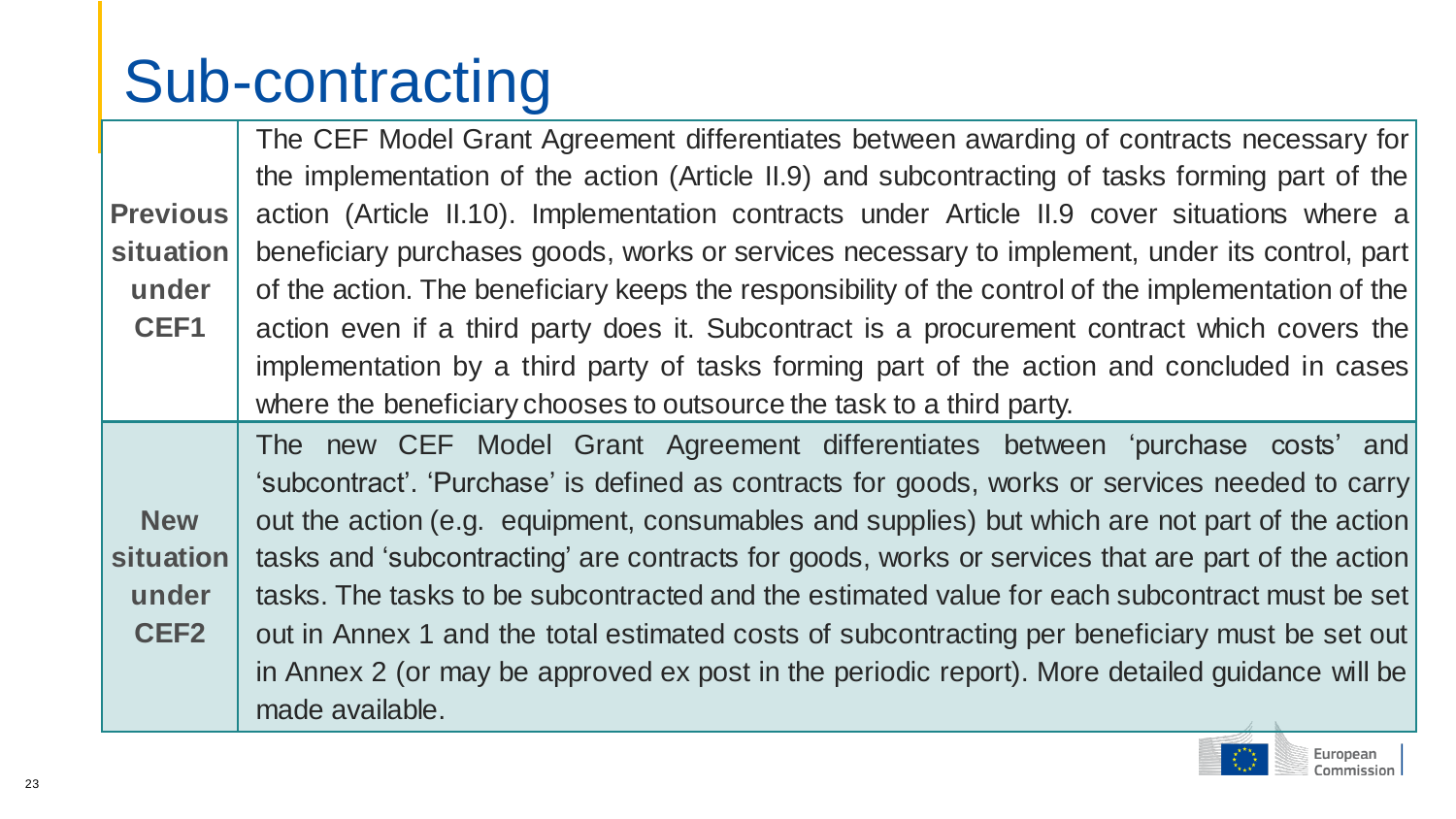## Treatment of value added tax (VAT)

| <b>Previous situation</b><br>under CEF1        | VAT costs were eligible under certain circumstances.                       |  |
|------------------------------------------------|----------------------------------------------------------------------------|--|
| <b>New situation under</b><br>CEF <sub>2</sub> | VAT is not eligible. Eligible costs shall not include value added tax VAT. |  |

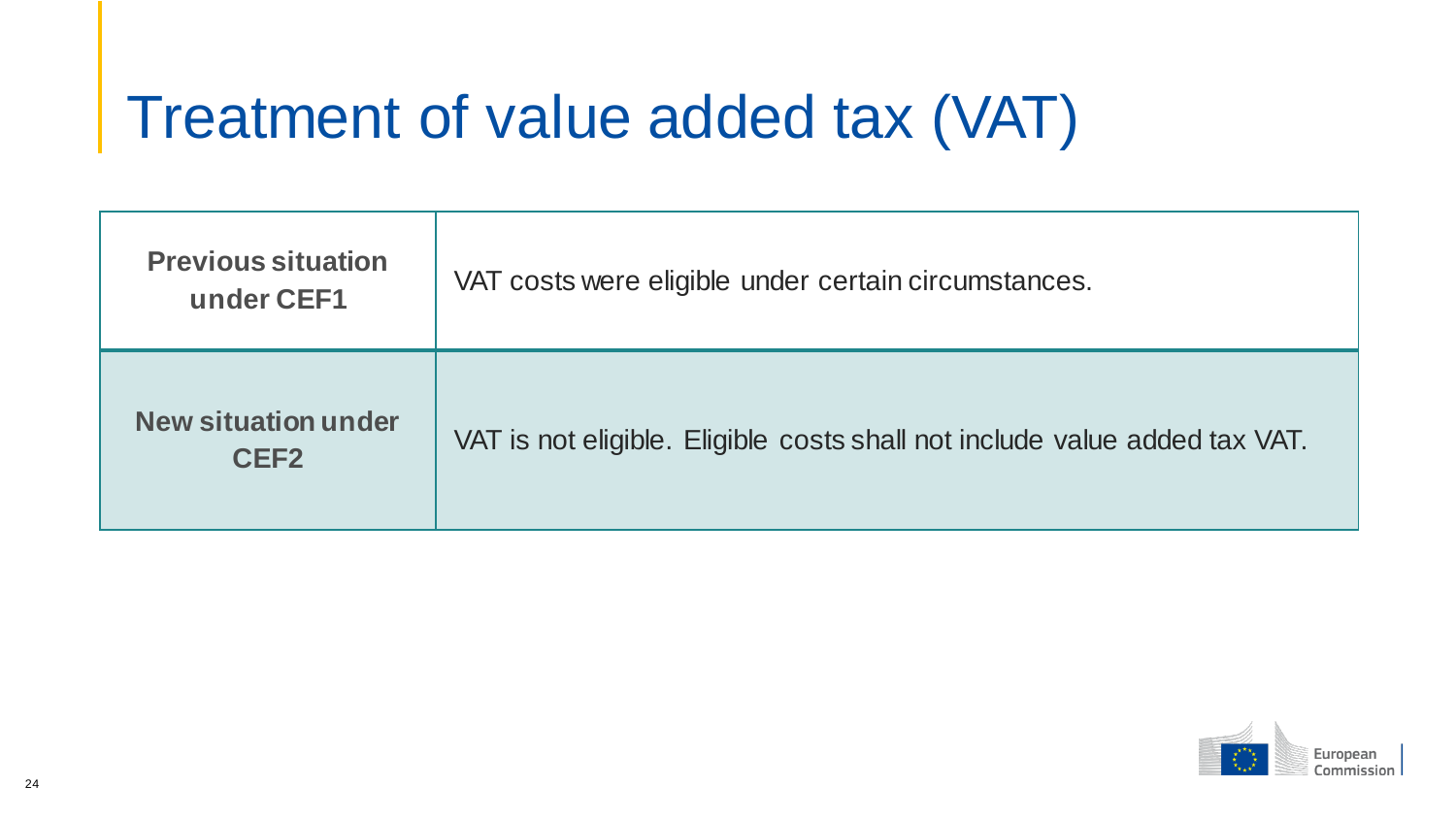# Action implementation (payments, reporting, etc.)

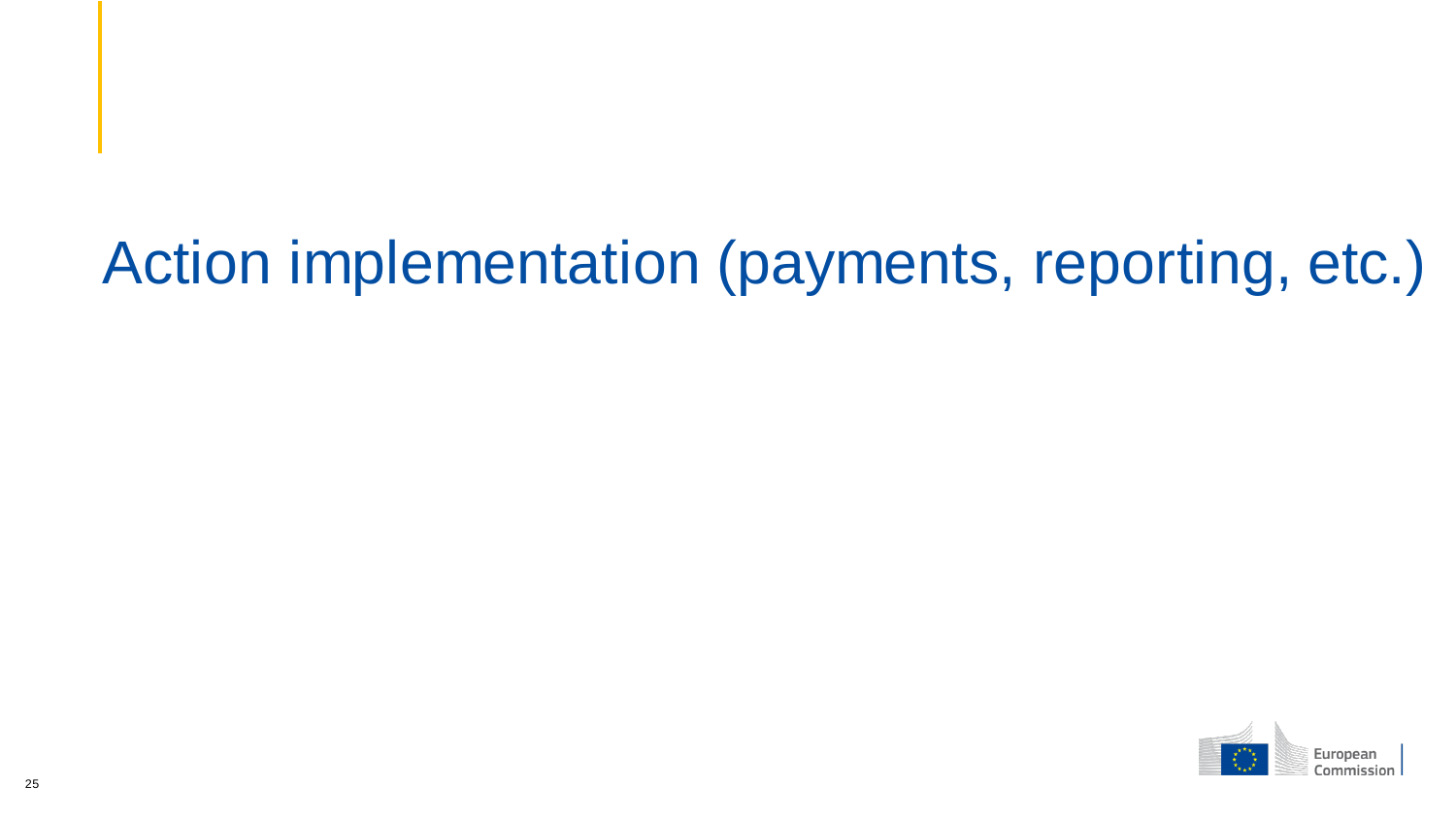## Role of Member States during implementation

| <b>Previous situation</b>                      | Member States received copies of the grant agreement and amendments                                                                                                                                                                                                                                                                                                                                                                                                                                                        |  |  |
|------------------------------------------------|----------------------------------------------------------------------------------------------------------------------------------------------------------------------------------------------------------------------------------------------------------------------------------------------------------------------------------------------------------------------------------------------------------------------------------------------------------------------------------------------------------------------------|--|--|
| under CEF1                                     | and certified the Action Status Reports and the final reports.                                                                                                                                                                                                                                                                                                                                                                                                                                                             |  |  |
| <b>New situation under</b><br>CEF <sub>2</sub> | The coordinator has to send the reports on the progress of the action for<br>information also to the Member States concerned or provide them with<br>access to the project in the Portal, so that the Member States can verify<br>the reports themselves. Member States do not need to certify any longer<br>the reports. The final amounts paid to the Actions will be published. The<br>Commission and CINEA will inform the CEF committee about any<br>changes to the grant amounts during the lifetime of the Actions. |  |  |

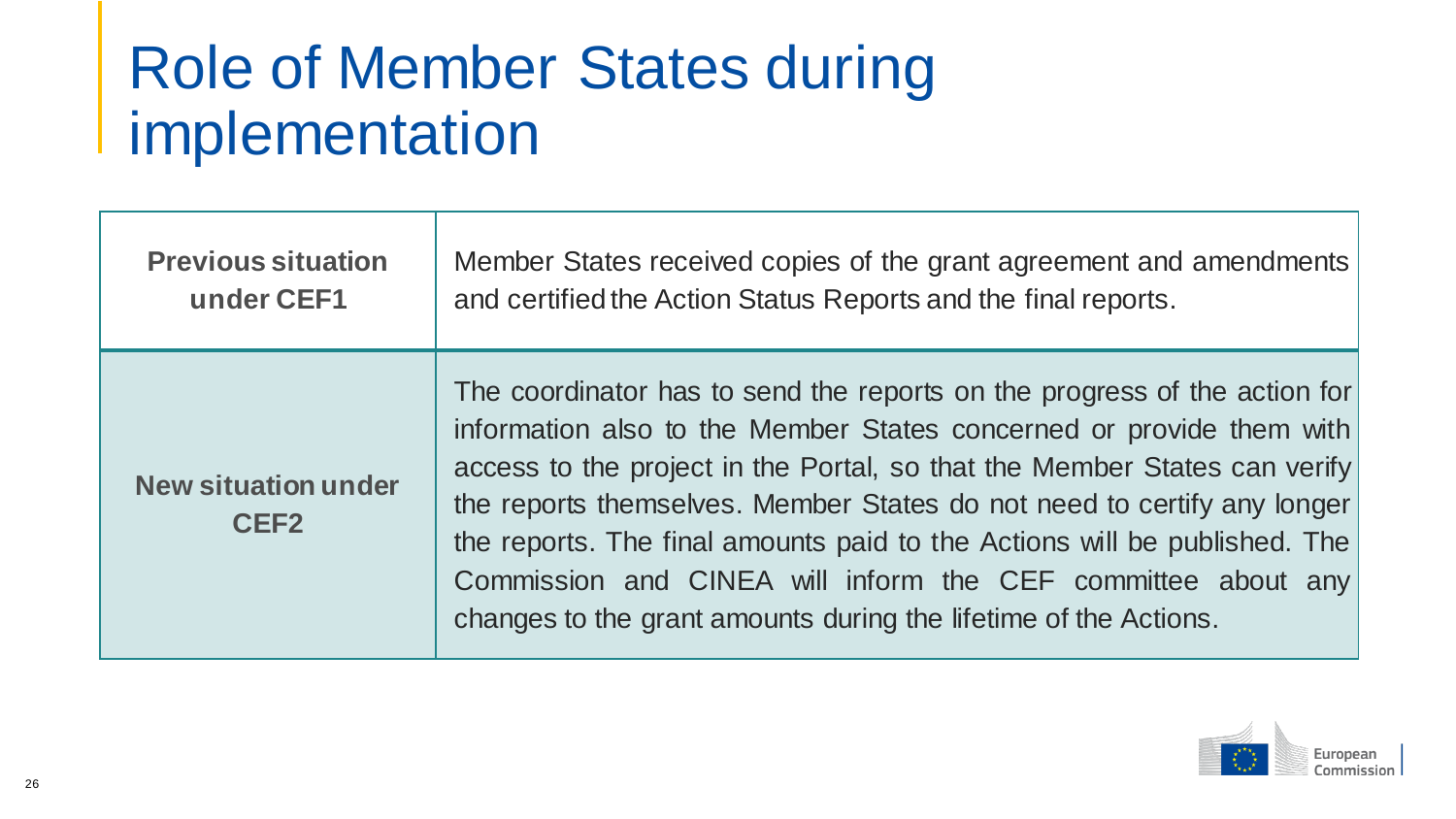# Regular reporting

| <b>Previous</b><br><b>situation</b><br>under CEF1 | For CEF Transport and CEF Energy, beneficiaries submitted an Action Status Report by<br>31/03 on the situation by the end of the previous calendar year and presented the future<br>progress of the Action (financial needs, delays etc.). This was combined with the<br>possibility to ask for further pre-financing, where foreseen in the grant agreement. INEA's<br>assessment of the Action Status Report served as technical assessment of the interim<br>payment request submitted by 31/08 at least every second year.                                                                                                                                                                                                                    |
|---------------------------------------------------|---------------------------------------------------------------------------------------------------------------------------------------------------------------------------------------------------------------------------------------------------------------------------------------------------------------------------------------------------------------------------------------------------------------------------------------------------------------------------------------------------------------------------------------------------------------------------------------------------------------------------------------------------------------------------------------------------------------------------------------------------|
| <b>New situation</b><br>under CEF2                | E-grants offers a continuous monitoring system of milestones and deliverables, including<br>the approval of the latter by CINEA. e-Grants requires the beneficiaries to upload and<br>confirm the deliverables. Each time a beneficiary submits a deliverable, the EU Officer<br>receives a notification, and subsequently assesses the deliverable (i.e. accepts or rejects<br>it). Furthermore, the grant agreement will define the number and duration of the reporting<br>periods (different from calendar years, see above). In case of 24 months reporting<br>periods, an intermediate technical report (without triggering a payment) will be foreseen<br>as a deliverable after 12 months in order to monitor the progress of the Action. |

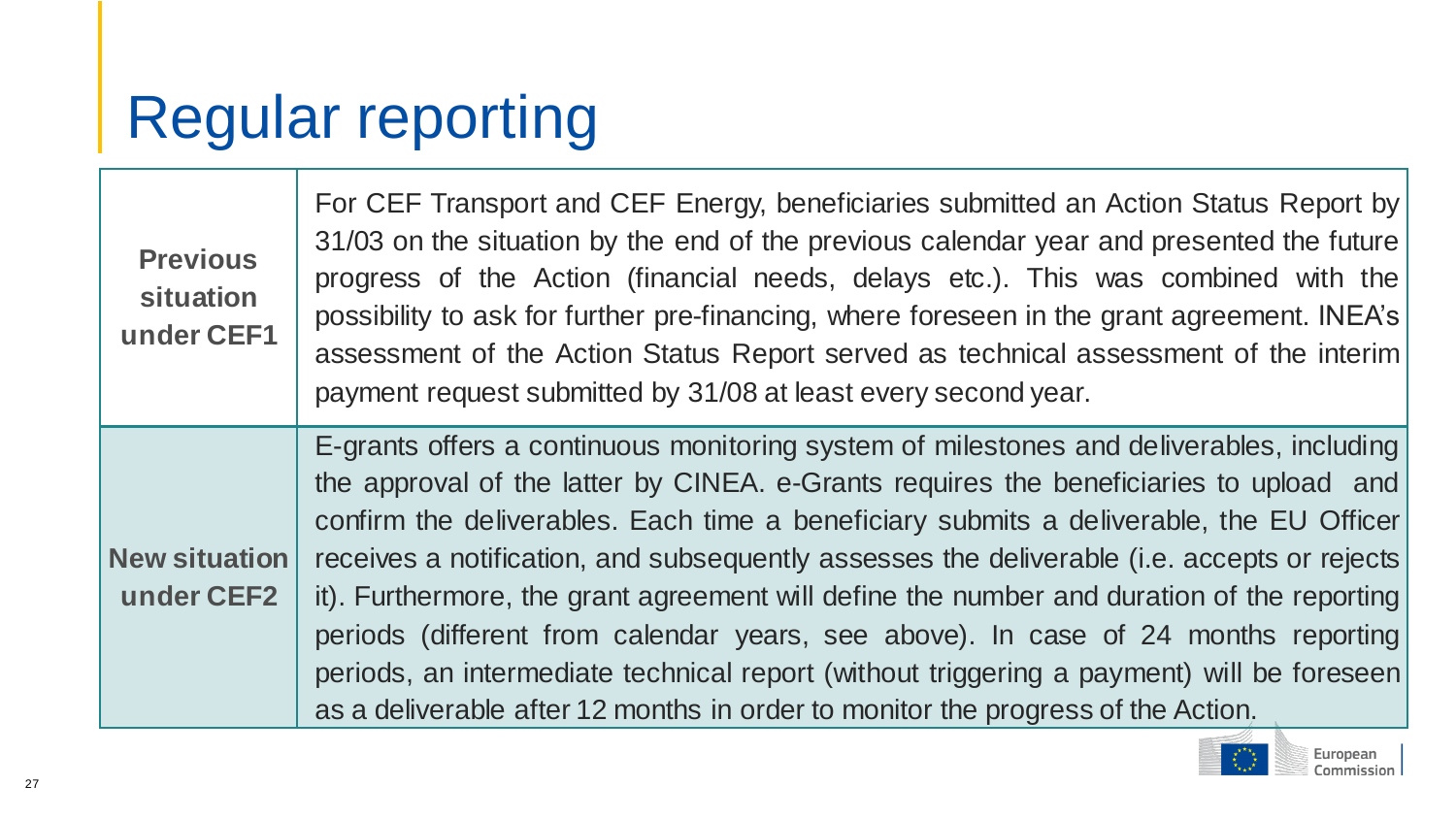## Rule for the submission of the Certificate on the Financial Statements (CFS)

| <b>Previous situation</b><br>under CEF1        | The CEF MGA stipulated two financial thresholds for the obligatory<br>submission of a CFS: (i) the cumulative amount of payments the<br>beneficiary requests as reimbursement of actual costs for which no<br>certificate has yet been submitted is EUR 325 000 or more; (ii) the<br>maximum grant amount indicated for that beneficiary, its affiliated entities<br>and implementing bodies in the estimated budget as reimbursement of<br>actual costs is EUR 750 000 or more; |
|------------------------------------------------|----------------------------------------------------------------------------------------------------------------------------------------------------------------------------------------------------------------------------------------------------------------------------------------------------------------------------------------------------------------------------------------------------------------------------------------------------------------------------------|
| <b>New situation under</b><br>CEF <sub>2</sub> | One threshold will apply: A CFS will be obligatory once the cumulative<br>amount of payments the beneficiary requests as reimbursement of actual<br>costs for which no certificate has yet been submitted exceed the threshold<br>of $325K\epsilon$ .                                                                                                                                                                                                                            |

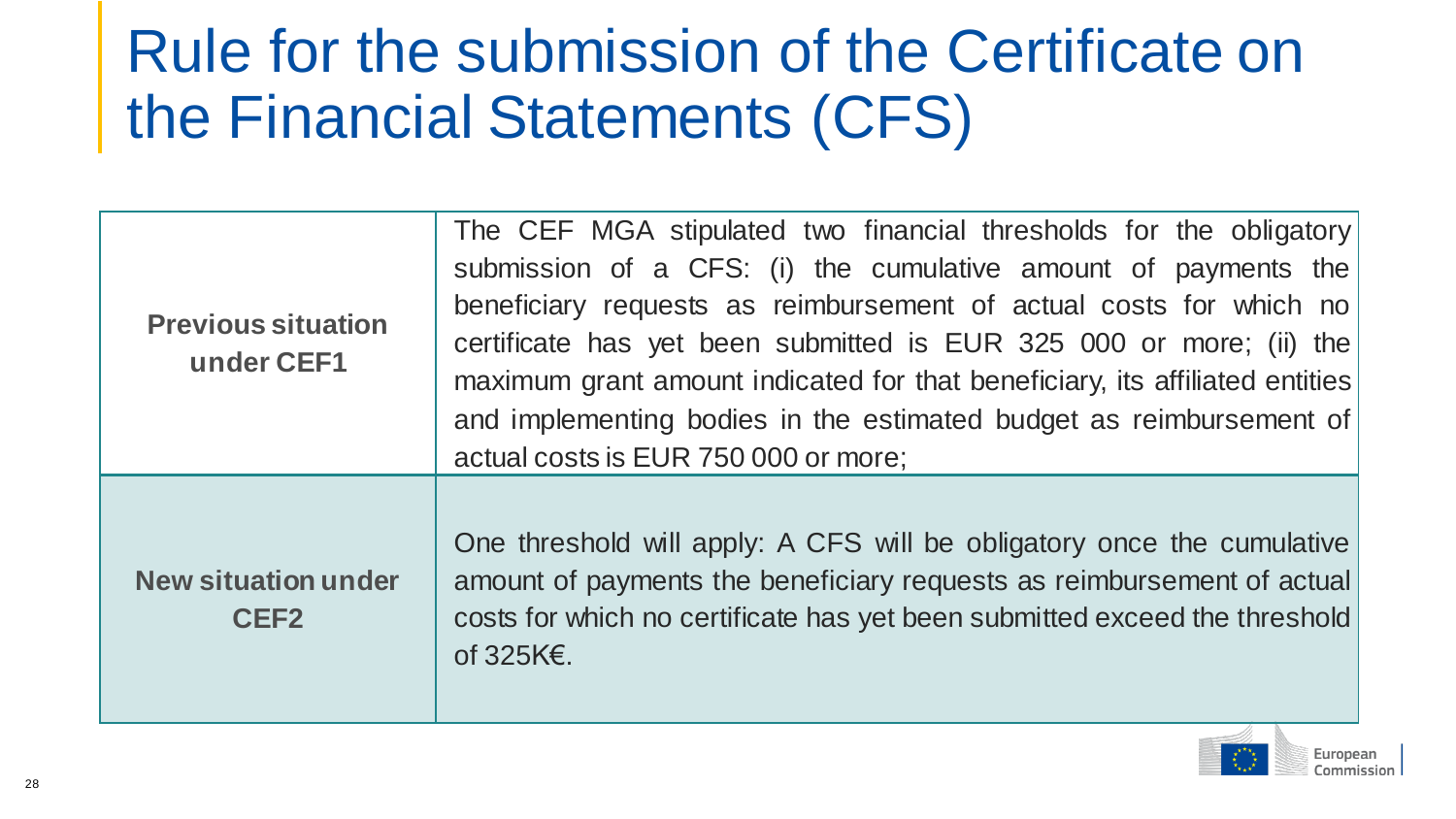## Deadlines for submitting reports in e-grants

| <b>Previous situation</b><br>under CEF1        | The deadline for submitting the Action Status Report was 3 months and<br>for the interim payment request 8 months after the year-end date.                                                                                                                                                                                                                                                               |  |  |
|------------------------------------------------|----------------------------------------------------------------------------------------------------------------------------------------------------------------------------------------------------------------------------------------------------------------------------------------------------------------------------------------------------------------------------------------------------------|--|--|
|                                                | The deadline for submitting the final report was 12 months after the end<br>date of the Action.                                                                                                                                                                                                                                                                                                          |  |  |
| <b>New situation under</b><br>CEF <sub>2</sub> | The deadline for submitting any report in e-grants has been set at<br>corporate level at 60 days after the end of each Reporting Period. In<br>principle, reporting should be faster because Member States will not<br>need to certify the reports any longer. When submitting a periodic report,<br>beneficiaries may under certain conditions submit costs incurred in a<br>previous reporting period. |  |  |

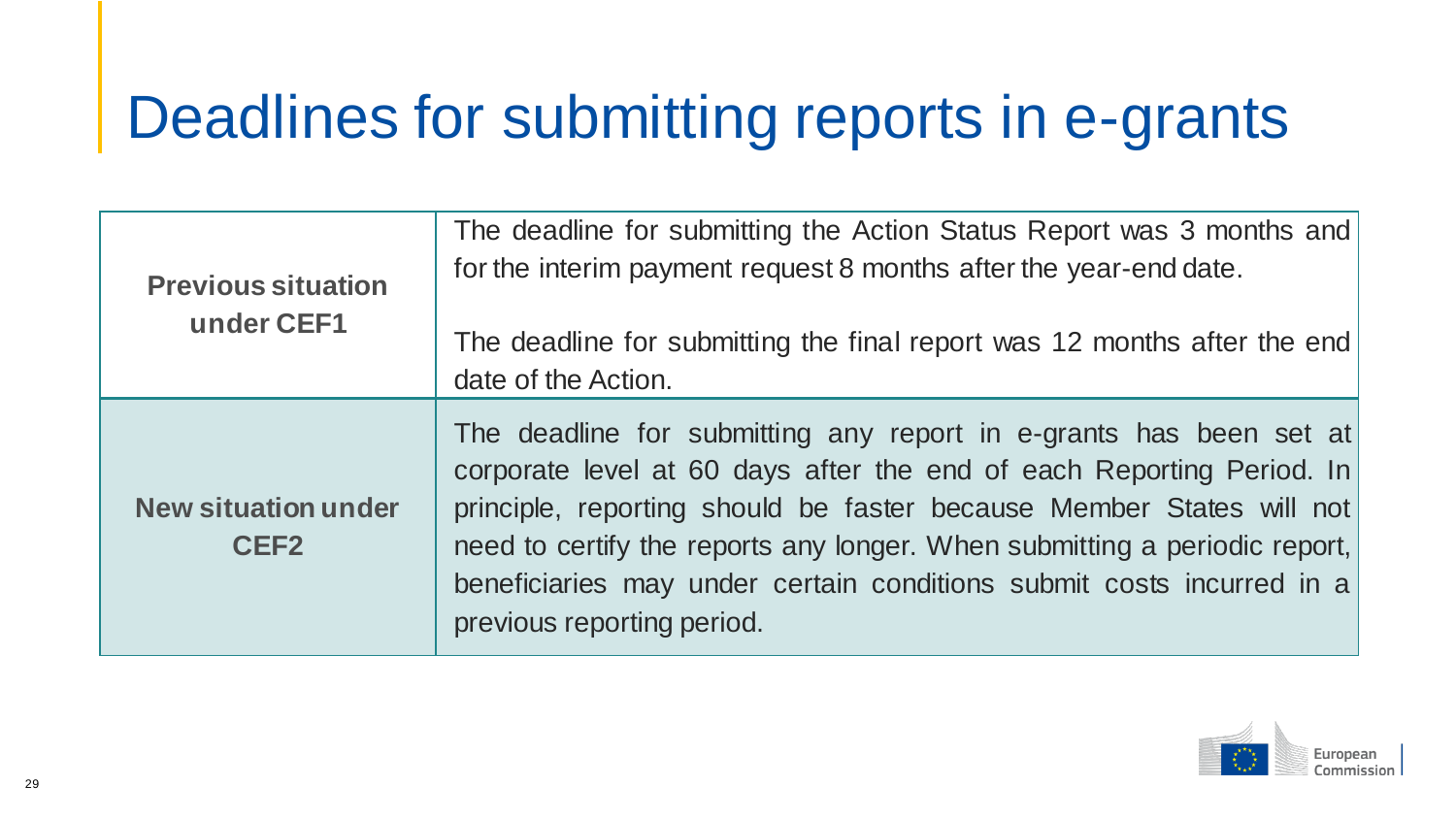## Deadline for submitting amendments

| <b>Previous situation</b>  | Beneficiary had to submit an amendment request at the latest three       |
|----------------------------|--------------------------------------------------------------------------|
| under CEF1                 | months before the end of the Action per actual Grant Agreement           |
| <b>New situation under</b> | The GA does not specify a time for request. CINEA will have 45 days from |
| CEF <sub>2</sub>           | the last communication to approve or reject the request for amendment.   |